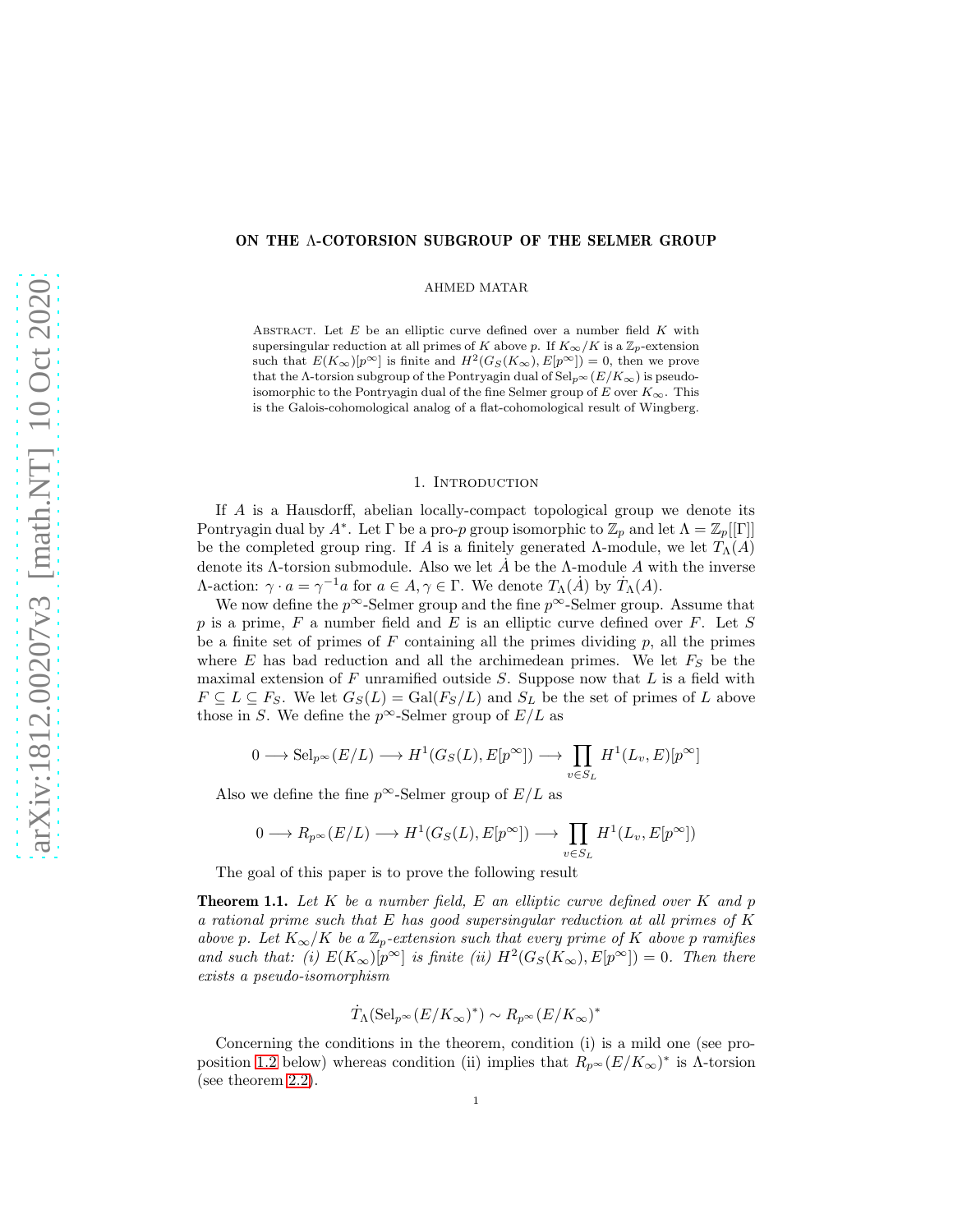The theorem shows a nice relationship between the structures of the Selmer and fine Selmer group that is not at all clear exists from the definitions of these groups. The Selmer group in the supersingular case is difficult to deal with mainly due to the lack of a control theorem. The above theorem, we hope, will help us understand the structure of the Selmer group by proving results about the fine Selmer group which is more approachable.

Let p be a fixed odd prime. If K is a number field, we let  $K^{cyc}$  be the cyclotomic  $\mathbb{Z}_p$ -extension of K and if K is an imaginary quadratic field, we let  $K^{anti}$  be the anticyclotomic $\mathbb{Z}_p$ -extension of K. Coates and Sujatha ([\[5\]](#page-19-0) conjecture A) and the author([\[14\]](#page-19-1) conjecture B) have conjectured when  $K_{\infty} = K^{cyc}$  (respectively  $K_{\infty} =$  $K^{anti}$ ) that  $R_{p^{\infty}}(E/K_{\infty})^*$  is a finitely generated  $\mathbb{Z}_p$ -module. This is equivalent to  $R_p \propto (E/K_\infty)^*$  being a  $\Lambda$ -torsion module with  $\mu$ -invariant zero. Taking into account theorem [2.2,](#page-3-0) the above theorem then predicts that  $\text{Sel}_{p^{\infty}}(E/K_{\infty})^*$  has  $\mu$ -invariant zero when  $E$  has supersingular reduction at primes of  $K$  above  $p$ .

Using the results of Wuthrich [\[27\]](#page-20-0), one can in some cases prove results on the structure of  $R_{p^{\infty}}(E/K_{\infty})^*$  and hence by the above theorem (if it's conditions are met) give results on  $T_{\Lambda}(\text{Sel}_{p^{\infty}}(E/K_{\infty})^*)$ . To illustrate this, consider the curve  $E = X_0(11)$ :  $y^2 + y = x^3 - x^2 - 10x - 20$ . This curve has supersingular reduction at $p = 29$ . Let  $\mathbb{Q}^{cyc}$  be the cyclotomic  $\mathbb{Z}_{29}$ -extension of  $\mathbb{Q}$ . Wuthrich ([\[27\]](#page-20-0) prop. 9.3) has shown that  $R_{p^{\infty}}(E/\mathbb{Q}^{cyc})$  is finite. This together with theorem [2.2](#page-3-0) guarantees that condition (ii) of theorem [1.1](#page-0-0) is satisfied. Also by proposition [1.2](#page-2-0) condition (i) is satisfied since for example  $E$  does not have CM. It follows from theorem [1.1](#page-0-0) that  $T_{\Lambda}(\text{Sel}_{p^{\infty}}(E/\mathbb{Q}^{cyc})^*)$  is finite.

We give one more example. Let  $K = \mathbb{Q}(\sqrt{-7})$  and  $K_{\infty}/K$  the anticyclotomic  $\mathbb{Z}_{29}$ -extensionof K. By using Wuthrich's work, the author has shown ([\[14\]](#page-19-1) sec 4) that  $R_{p^{\infty}}(E/K_{\infty})^*$  is  $\Lambda$ -torsion with  $\mu = 0$ . Hence by theorem [1.1](#page-0-0)  $\text{Sel}_{p^{\infty}}(E/K_{\infty})^*$ has  $\mu = 0$ .

Wingberg([\[24\]](#page-20-1) corollary 2.5) has proven a similar result to theorem [1.1](#page-0-0) stated in terms of flat cohomology rather than Galois cohomology. Although it may appear that the above theorem follows from Wingberg's result, the author has found difficulties in attempting such a deduction in the case when a prime  $v$  of K where E has bad reduction splits completely in  $K_{\infty}/K$ . The following argument illustrates the potential obstacles. Let E and K be as in the theorem and let  $\mathcal E$  be the Néron model of E over  $\mathcal{O}_K$ .

To attempt to deduce the above theorem from Wingberg's result, one would hope to show that  $\text{Sel}_{p^{\infty}}(E/K_{\infty})^*$  and  $H^1(\mathcal{O}_{\infty}, \mathcal{E}[p^{\infty}])^*$  are pseudo-isomorphic (where  $\mathcal{O}_{\infty}$  is the ring of integers of  $K_{\infty}$ ). In hope of showing the existence of such a pseudo-isomorphism, one may use the results of Česnavičius's paper  $[3]$  as they are relevant. Assuming that no prime  $v$  of  $K$  where  $E$  has bad reduction splits completely in  $K_{\infty}/K$ , the proof of [\[3\]](#page-19-2) prop. 5.4 together with [3] prop. 2.5 show that the difference between the groups  $\text{Sel}_{p^{\infty}}(E/K_n)$  and  $H^1(\mathcal{O}_{K_n}, \mathcal{E}[p^{\infty}])$  is finite and bounded with n. This proves that  $\text{Sel}_{p^{\infty}}(E/K_{\infty})^*$  and  $H^1(\mathcal{O}_{\infty}, \mathcal{E}[p^{\infty}])^*$  are pseudo-isomorphic in this case. However in the case when a prime  $v$  of  $K$  where  $E$ has bad reduction splits completely in  $K_{\infty}/K$ , this argument can fail and hence it is unclear that a pseudo-isomorphism exists in this case.

Also in order to invoke Wingberg's theorem, one needs the Λ-module  $H^2(\mathcal{O}_{\infty}, \mathcal{E}[p^{\infty}])^*$  to be torsion. If no prime v of K where E has bad reduction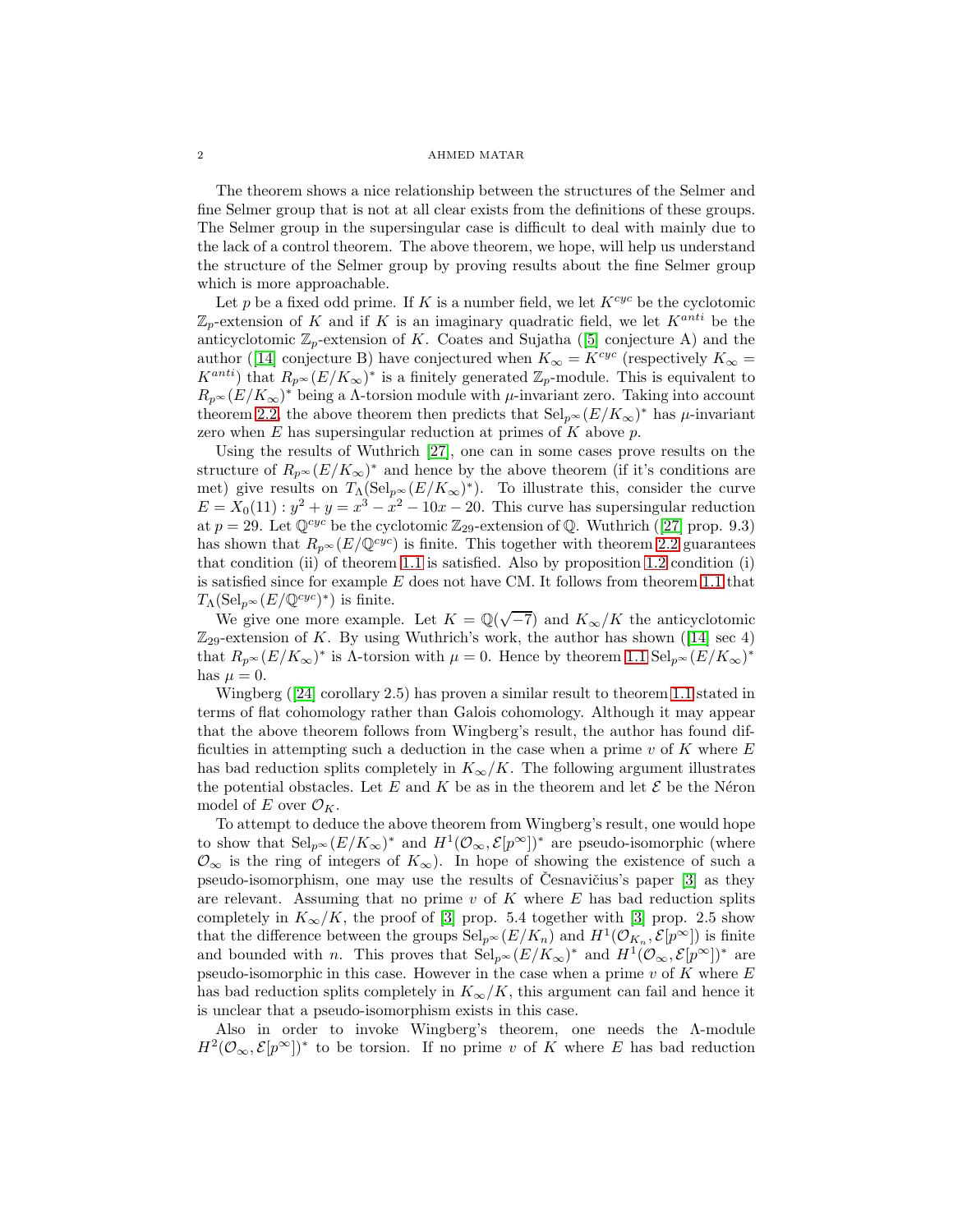splits completely in  $K_{\infty}/K$ , then assuming  $H^2(G_S(K_{\infty}), E[p^{\infty}]) = 0$  one can deduce the fact that  $H^2(\mathcal{O}_{\infty}, \mathcal{E}[p^\infty])^*$  is  $\Lambda$ -torsion from [\[9\]](#page-19-3) prop. 3, prop. [2.3](#page-6-0) below, [\[21\]](#page-19-4) sec3 corollary 5 and Česnavičius's results referred to above. However such a deduction can fail when a prime  $v$  of  $K$  where  $E$  has bad reduction splits completely in  $K_{\infty}/K$ .

The above arguments illustrate the difficulties in attempting to deduce theorem [1.1](#page-0-0) from Wingberg's result. Everything is done in this paper with Galois cohomology. Our method of proof generally follows Wingberg's with major differences being that all exact sequences arising from the spectral sequences of Schneider [\[20\]](#page-19-5) are replaced with sequences arising from the snake lemma together with the Kummer sequence. The other difference is that the Artin-Mazur duality of flat cohomology groups is replaced with the Poitou-Tate duality of Galois cohomology groups.

The following proposition shows that condition (i) in theorem [1.1](#page-0-0) is a mild one. As the proposition shows, all elliptic curves without complex multiplication satisfy condition (i) in the theorem. For elliptic curves with complex multiplication a slightly weaker version of theorem [1.1](#page-0-0) is given in [\[1\]](#page-19-6).

<span id="page-2-0"></span>Proposition 1.2. *With the setup and conditions in theorem [1.1,](#page-0-0) we have that*  $E(K_{\infty})[p^{\infty}]$  *is finite in the following cases:* 

- *(1)* E *does not have complex multiplication*
- *(2)*  $K_{\infty}/K$  *is the cyclotomic*  $\mathbb{Z}_p$ -extension of K
- *(3)* p *is odd and splits in* K/Q

*Proof.* (i) Suppose that E does not have complex multiplication. By a theorem of Serre [\[22\]](#page-20-2) this implies that Gal $(K(E[p^{\infty}])/K)$  is an open subgroup of  $GL_2(\mathbb{Z}_p)$ . Suppose that  $E(K_{\infty})[p^{\infty}]$  is infinite. Then either  $E(K_{\infty})[p^{\infty}]$  has  $\mathbb{Z}_p$ -corank one or  $E[p^{\infty}]$  is rational over  $K_{\infty}$ . In the first case  $V_p(E) = T_p(E) \otimes_{\mathbb{Z}_p} \mathbb{Q}_p$  has a onedimensional Gal $(K/K)$ -invariant subspace. This clearly contradicts Serre's theorem. In the second case  $K(E[p^{\infty}])/K$  is a subextension of  $K_{\infty}/K$  and hence must be an abelian extension. This also contradicts Serre's theorem.

(ii) Follows from Ribet's theorem [\[19\]](#page-19-7)

(iii) Suppose thet p is odd and splits in  $K/\mathbb{Q}$ . Choose a prime v of K above p. Since E has supersingular reduction at v, we have  $E(K_v)[p^{\infty}] = E(\mathbb{Q}_p)[p^{\infty}] =$  $\hat{E}(p\mathbb{Z}_p)[p^{\infty}]$  where  $\hat{E}$  is the formal group of  $E/\mathbb{Q}_p$ . By [\[23\]](#page-20-3) ch. 4 th. 6.1  $\hat{E}(p\mathbb{Z}_p)$  has no p-torsion if p is odd so  $E(K_v)[p^{\infty}] = \{0\}$ . Therefore  $E(K_{\infty})[p^{\infty}]^{\Gamma} = E(K)[p^{\infty}] =$ {0} which implies that  $E(K_{\infty})[p^{\infty}] = \{0\}.$ 

# 2. Proof of Theorem

Theorem [1.1](#page-0-0) will be proven in this section. The proof will be broken up into a number of propositions. We keep all the definitions and notation from the introduction and furthermore denote  $\Gamma^{p^n}$  by  $\Gamma_n$ .

Let A be a finitely generated Λ-module. We let  $T_{\Lambda}(A)$  and  $T_{\mu}(A)$  be the Λ-torsion submodule and  $\mathbb{Z}_p$ -torsion submodule of A respectively. Then define  $T_\lambda(A) :=$  $T_{\Lambda}(A)/T_{\mu}(A)$ . As in the introduction, we use the notation  $T_{-}(A) = T_{-}(A)$ . We have the following lemma of Wingberg([\[24\]](#page-20-1) lemma 1.1)

<span id="page-2-1"></span>Lemma 2.1. *Let* A *be a finitely generated* Λ*-module. Then we have pseudoisomorphisms*

*(i)* lim ←−n,m  $(A^*/p^m)^{\Gamma_n} \sim \dot{T}_\mu(A)$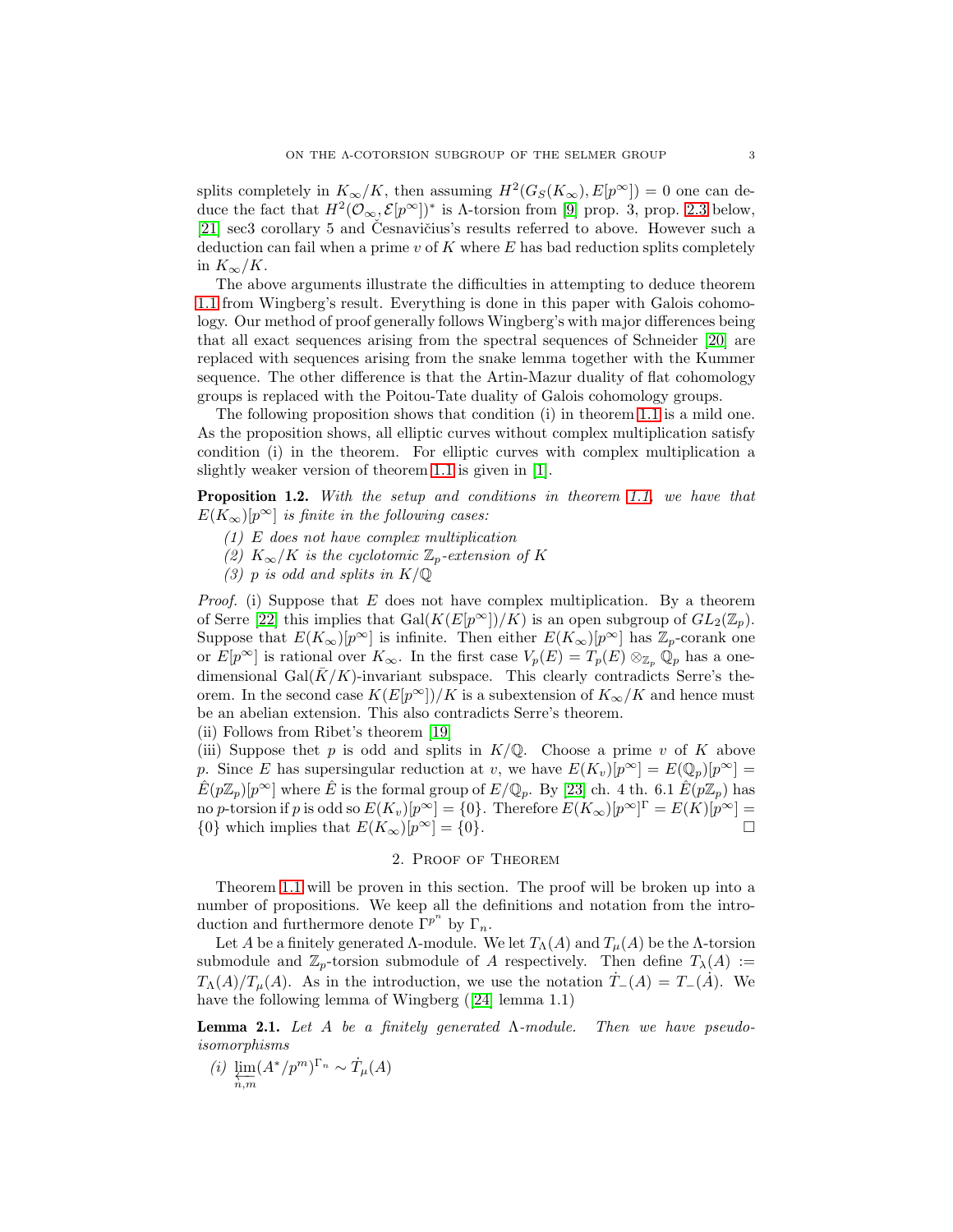*(ii)* lim ←−n,m  $(A^*[p^m])_{\Gamma_n} \sim \dot{T}_\lambda(A)$ *(iii)* lim  $\varprojlim_{n,m} (A^*/p^m)_{\Gamma_n} \sim 0$ 

*where the inverse limits are taken with respect to multiplication-by-*p *resp. canonical surjection and the norm map resp. canonical surjection.*

Now let F be a number field, S a finite set of primes of F and B a finite  $G_S$ module whose order is only divisible by rational primes lying below primes in S. Define  $B' := \text{Hom}(B, \mu)$  where  $\mu$  is the group of all roots of unity in  $\mathbb{C}$ . We let  $F<sub>S</sub>$  be the maximal extension of F unramified outside S. Suppose now that L is a number field with  $F \subseteq L \subseteq F_S$ . We let  $G_S(L) = \text{Gal}(F_S/L)$  and  $S_L$  be the set of primes of  $L$  above those in  $S$ . Then we have the following perfect Poitou-Tate duality pairing([\[17\]](#page-19-8) theorem 8.6.7)

$$
\mathrm{III}^1(G_S(L), B') \times \mathrm{III}^2(G_S(L), B) \to \mathbb{Q}/\mathbb{Z}
$$
 (1)

where  $III^{i}(G_{S}(L), M)$  (M is any  $G_{S}$ -module) is defined to be the kernel of the restriction map  $H^i(G_S(L), M) \to \prod_{v \in S_L} H^i(L_v, M)$ . If  $L_\infty/F$  is an infinite extension contained in  $F_S$  we define  $\text{III}^i(G_S(L_\infty), M) = \lim_{K \to \infty} \text{III}^i(G_S(L'), M)$  where the direct limit is taken over all intermediate finite extensions  $L'/L$  contained in  $L$ direct limit is taken over all intermediate finite extensions  $L'/L$  contained in  $L_{\infty}$ with respect to the restriction maps.

Now if  $E$  is an elliptic curve defined over  $F$ ,  $p$  a rational prime and  $S$  a finite set of primes of F containing all primes dividing p, then for any  $n \geq 0$  the Weil pairing together with the above pairing give a perfect pairing

<span id="page-3-1"></span>
$$
\langle , \rangle: \mathrm{III}^1(G_S(L), E[p^n]) \times \mathrm{III}^2(G_S(L), E[p^n]) \to \mathbb{Q}_p/\mathbb{Z}_p \tag{2}
$$

Now let  $L'$  be a finite extension of L contained in  $F_S$ . The definition of this pairing (see [\[17\]](#page-19-8) theorem 8.6.7) shows that it is induced by the cup product. Therefore for  $a \in \mathrm{III}^1(G_S(L'), E[p^n])$  and  $b \in \mathrm{III}^2(G_S(L), E[p^n])$  we have  $\langle \mathrm{cor} a, b \rangle = \langle a, \mathrm{res} b \rangle$ where cor :  $\mathrm{III}^1(G_S(L), E[p^n]) \to \mathrm{III}^1(G_S(L), E[p^n])$  is the corestriction map and res :  $\mathrm{III}^2(G_S(L), E[p^n]) \to \mathrm{III}^2(G_S(L'), E[p^n])$  is the restriction map.

The following theorem is well-known (see for example [\[18\]](#page-19-9) prop. 1.3.2). Using the above pairing and a control theorem, we will present another proof of this theorem

<span id="page-3-0"></span>**Theorem 2.2.** Let K be a number field, p a rational prime,  $K_{\infty}/K$  a  $\mathbb{Z}_p$ -extension *and* E *an elliptic curve defined over* K*. Let* S *be a finite set of primes of* K *containing all the primes dividing* p*, all the primes where* E *has bad reduction* and all the archimedean primes. Then  $R_{p^{\infty}}(E/K_{\infty})^*$  is  $\Lambda$ -torsion if and only if  $\mathrm{III}^2(G_S(K_\infty), E[p^\infty])^*$  *is*  $\Lambda$ -torsion. If p *is odd, this statement is equivalent to*  $H^2(G_S(K_{\infty}), E[p^{\infty}]) = 0.$ 

*Proof.* Suppose that p is odd. According to [\[9\]](#page-19-3) prop. 4,  $H^2(G_S(K_\infty), E[p^\infty])$ is a cofree  $\Lambda$ -module. We will now show that  $III^2(G_S(K_{\infty}), E[p^{\infty}]) =$  $H^2(G_S(K_\infty), E[p^\infty])$ . This together with the result just mentioned will show that the second statement of the theorem will follow from the first. Let  $w$  be a prime of  $K_{\infty}$  above a prime v is S. We will show that  $H^2(K_{\infty,w}, E[p^{\infty}]) = 0$ . This is true for archimedean primes  $w$  since  $p$  is odd.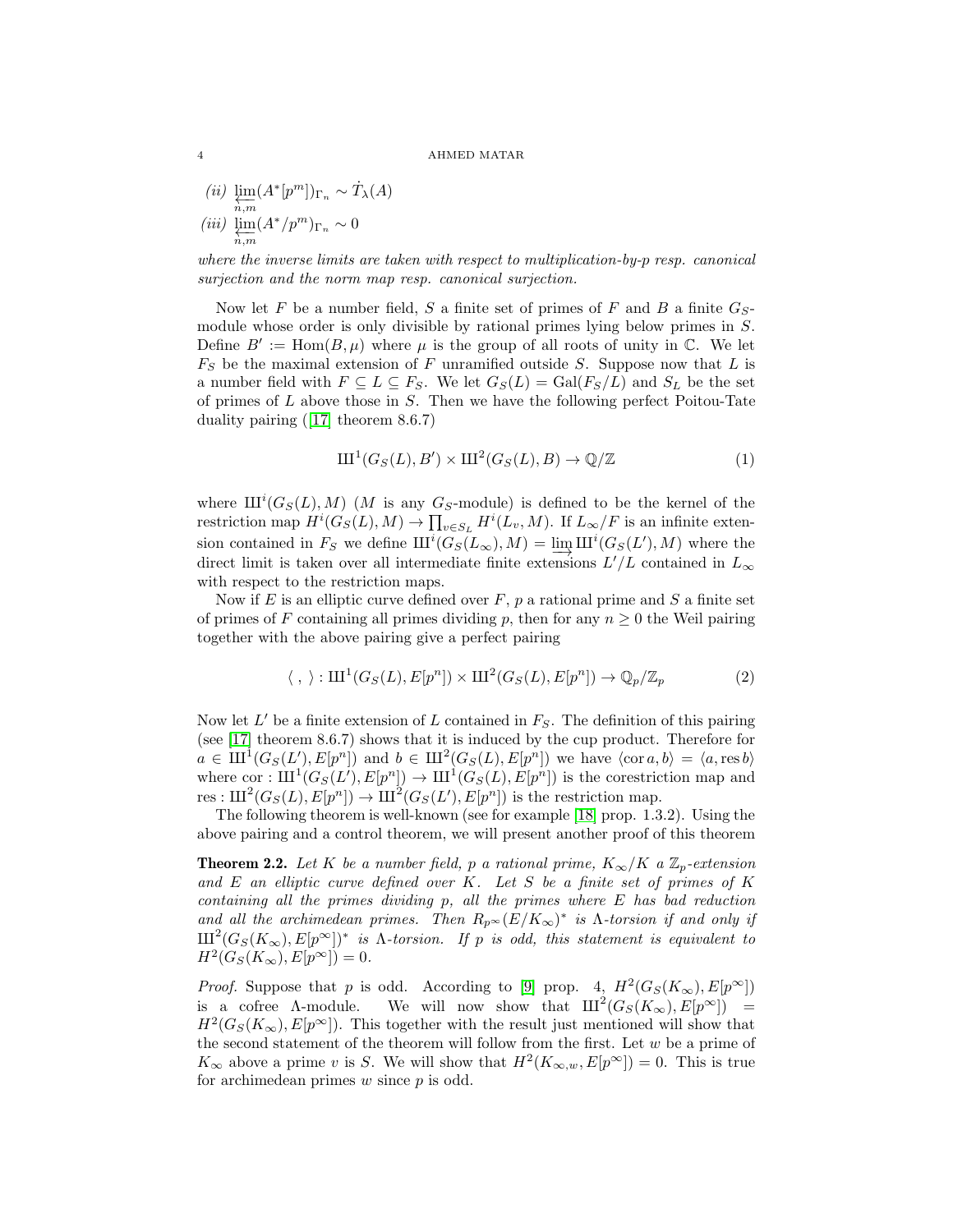Now assume that  $w$  is nonarchimedean. We consider two cases. First we consider the case where v splits completely in  $K_{\infty}/K$ . In this case we have  $H^2(K_{\infty,w}, E[p^{\infty}]) = H^2(K_v, E[p^{\infty}])$ . By Tate local duality this group is dual to  $T_p(E(K_v)[p^{\infty}])$  (the p-adic Tate module of  $E(K_v)[p^{\infty}])$  and hence  $H^2(K_{\infty,w}, E[p^{\infty}]) = 0$  since  $E(K_v)[p^{\infty}]$  is finite. Now consider the case where v does not split completely in  $K_{\infty}/K$ . In this case, the extension  $K_{\infty,w}/K_v$  is an infinite pro-p extension. Hence by [\[17\]](#page-19-8) theorem 7.1.8(i)  $cd_p(K_{\infty,w}) \leq 1$ . So  $H^2(K_{\infty,w}, E[p^{\infty}]) = 0$  in this case also. This proves that  $\text{III}^2(G_s(K_{\infty}), E[p^{\infty}]) = 0$  $H^2(G_S(K_\infty), E[p^\infty])$  as desired.

Now we prove the first statement. By the restriction-corestriction property of the pairing [\(2\)](#page-3-1), the Pontryagin dual of  $\text{III}^2(G_S(K_\infty), E[p^\infty])$  can be identified with  $\varprojlim \text{III}^1(G_S(K_n), E[p^m])$  where  $K_n$  is the fixed field of  $\Gamma_n$  and the inverse limit  $n, m$ 

is taken over m with regards to multiplication-by-p and over n with regards to corestriction. Therefore we see that to prove the first statement, we must show that  $\operatorname{rank}_{\Lambda}(\varprojlim_{n,m} \amalg^1(G_S(K_n), E[p^m])) = \operatorname{rank}_{\Lambda}(R_{p^{\infty}}(E/K_{\infty})^*).$ 

Consider the group 
$$
\varprojlim_{n,m} \text{III}^1(G_S(K_\infty), E[p^\infty])[p^m]^{\Gamma_n} = \varprojlim_{n,m} R_{p^\infty}(E/K_\infty)[p^m]^{\Gamma_n}
$$

where the inverse limit is taken over m with regards to multiplication-by-p and over n with regards to the norm map. According to [\[17\]](#page-19-8) prop. 5.5.10(i) this group is a free Λ-module with rank equal to the the Λ-corank of  $R_{p^{\infty}}(E/K_{\infty})$ . Therefore it will suffice to show that

$$
\operatorname{rank}_{\Lambda}(\varprojlim_{n,m} \mathrm{III}^1(G_S(K_n), E[p^m])) = \operatorname{rank}_{\Lambda}(\varprojlim_{n,m} \mathrm{III}^1(G_S(K_{\infty}), E[p^m])^{\Gamma_n})
$$
(3)

<span id="page-4-3"></span><span id="page-4-0"></span>
$$
= \operatorname{rank}_{\Lambda}(\underleftarrow{\lim}_{n,m} \amalg \mathbf{1} \mathbf{1}(G_S(K_{\infty}), E[p^{\infty}])[p^m]^{\Gamma_n}) \quad (4)
$$

We first show the equality [\(4\)](#page-4-0). For any  $m \geq 0$  the snake lemma gives a long exact sequence which we split into two short exact sequences below

<span id="page-4-1"></span>
$$
0 \to \mathcal{M}_{p^m}(E/K_\infty) \to \mathrm{III}^1(G_S(K_\infty), E[p^m]) \to \mathcal{D}_{p^m}(E/K_\infty) \to 0 \tag{5}
$$

<span id="page-4-2"></span>
$$
0 \to \mathcal{D}_{p^m}(E/K_\infty) \to \mathrm{III}^1(G_S(K_\infty), E[p^\infty])[p^m] \to \mathcal{C}_{p^m}(E/K_\infty)
$$
 (6)

where  $\mathcal{M}_{p^m}(E/K_\infty) = E(K_\infty)[p^\infty]/p^m \cap \mathrm{III}^1(G_S(K_\infty), E[p^m]), \mathcal{D}_{p^m}(E/K_\infty) =$  $\mathrm{img}(\amalg^1(G_S(K_\infty), E[p^m]) \rightarrow \amalg^1(G_S(K_\infty), E[p^\infty])[p^m])$  and  $\mathcal{C}_{p^m}(E/K_\infty)$  =  $\operatorname{coker}(E(K_{\infty})[p^{\infty}]/p^m \to \bigoplus_{\substack{m}}$  $\bigoplus_{w \in S_{\infty}} E(K_{\infty,w})[p^{\infty}]/p^m$ ).  $S_{\infty}$  being the primes of  $K_{\infty}$ 

above those in S.

For any  $n \geq 0$ , the sequence [\(5\)](#page-4-1) induces another sequence

$$
0 \to \mathcal{M}_{p^m}(E/K_{\infty})^{\Gamma_n} \to \mathrm{III}^1(G_S(K_{\infty}), E[p^m])^{\Gamma_n} \to \mathcal{D}_{p^m}(E/K_{\infty})^{\Gamma_n} \to \mathcal{M}_{p^m}(E/K_{\infty})_{\Gamma_n}
$$

We claim that all the groups in this exact sequence are finite. Since  $E(K_{\infty})[p^{\infty}]/p^m$  is finite, therefore the first and last terms of the sequence are finite. So we only have to show that the third term is finite. This will follow if we show that  $\mathrm{III}^1(G_S(K_\infty), E[p^\infty])[p^m]^{\Gamma_n}$  is finite. The finiteness of this group is easily seen by taking Pontryagin duals and noting that  $\mathrm{III}^1(G_S(K_\infty), E[p^\infty])^*$  is a finitely generated  $\Lambda$ -module  $(\mathrm{III}^1(G_S(K_\infty), E[p^\infty]) \subseteq \mathrm{Sel}_{p^\infty}(E/K_\infty)$  and  $\mathrm{Sel}_{p^\infty}(E/K_\infty)^*$ is a finitely generated  $\Lambda$ -module by [\[12\]](#page-19-10) theorem 4.5). Therefore we have seen that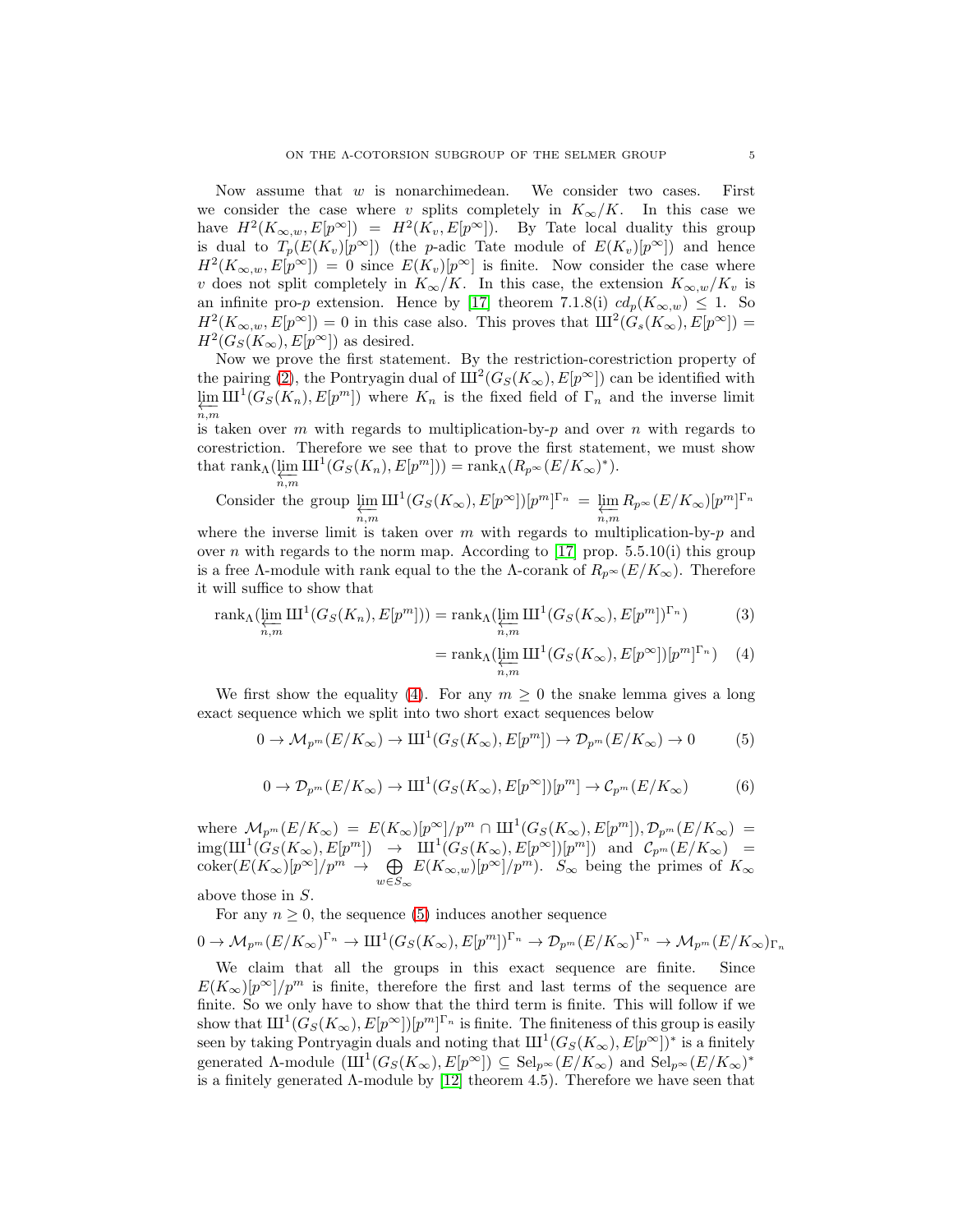#### $6$   $\hfill$  AHMED MATAR

all the groups in the above exact sequence are finite and so by taking inverse limits the sequence remains exact

$$
0 \to \varprojlim_{n,m} \mathcal{M}_{p^m}(E/K_\infty)^{\Gamma_n} \to \varprojlim_{n,m} \mathrm{III}^1(G_S(K_\infty, E[p^m])^{\Gamma_n})
$$

$$
\to \varprojlim_{n,m} \mathcal{D}_{p^m}(E/K_\infty)^{\Gamma_n} \to \varprojlim_{n,m} \mathcal{M}_{p^m}(E/K_\infty)_{\Gamma_n}
$$

The groups  $E(K_{\infty})[p^{\infty}]/p^m$  are finite of bounded order as m varies whence the groups  $M_{p^m}(E/K_\infty)^{\Gamma_n}$  and  $M_{p^m}(E/K_\infty)_{\Gamma_n}$  are finite of bounded order as n and m vary. It follows that the first and last inverse limits in the above sequence are finite.

Therefore the map

$$
\varprojlim_{n,m} \mathrm{III}^1(G_S(K_{\infty}), E[p^m])^{\Gamma_n} \to \varprojlim_{n,m} \mathcal{D}_{p^m}(E/K_{\infty})^{\Gamma_n}
$$

has finite kernel and cokernel which shows that

$$
\operatorname{rank}_{\Lambda}(\varprojlim_{n,m} \amalg^1(G_S(K_{\infty}), E[p^m])^{\Gamma_n}) = \operatorname{rank}_{\Lambda}(\varprojlim_{n,m} \mathcal{D}_{p^m}(E/K_{\infty})^{\Gamma_n})
$$

From this and the sequence [\(6\)](#page-4-2), we see that in order to show the equality [\(4\)](#page-4-0) we only have to show that  $\lim_{n,m} C_{p^m}(E/K_{\infty})^{\Gamma_n}$  is  $\Lambda$ -torsion. That the group  $\varprojlim_{n,m} C_{p^m}(E/K_\infty)^{\Gamma_n}$  is  $\Lambda$ -torsion follows from the facts that lim ←−n,m  $\left(\begin{array}{c}\Theta\end{array}\right)$  $\bigoplus_{w\in S_{\infty}} E(K_{\infty,w})[p^{\infty}]/p^m)^{\Gamma_n}$  and  $\lim_{\substack{n,m}} (E(K_{\infty})[p^{\infty}]/p^m)_{\Gamma_n}$  are A-torsion from lemma [2.1.](#page-2-1) Therefore we have established the equality [\(4\)](#page-4-0). We now prove the equality [\(3\)](#page-4-3) by means of a control theorem. We de-

note  $\varprojlim_{n,m} \mathrm{III}^1(G_S(K_n), E[p^m])$  by  $X_{p^\infty}(E/K_\infty)$  and  $\varprojlim_{n,m} \mathrm{III}^1(G_S(K_\infty), E[p^m])^{\Gamma_n}$  by  $Y_{p^{\infty}}(E/K_{\infty})$ . In order to prove the equality [\(3\)](#page-4-3), it suffices to show that the map  $\Xi: X_{p^{\infty}}(E/K_{\infty}) \to Y_{p^{\infty}}(E/K_{\infty})$  induced by restriction has  $\Lambda$ -torsion kernel and cokernel. We do this by means of a control theorem. Consider the following commutative diagram

$$
0 \longrightarrow \mathrm{III}^{1}(G_{S}(K_{\infty}), E[p^{m}])^{\Gamma_{n}} \longrightarrow H^{1}(G_{S}(K_{\infty}), E[p^{m}])^{\Gamma_{n}} \xrightarrow{\psi_{\infty,m}} \bigoplus_{w \in S_{\infty}} H^{1}(K_{\infty,w}, E[p^{m}])^{\Gamma_{n}}
$$

$$
\downarrow \qquad \qquad \downarrow \qquad \qquad \downarrow \qquad \qquad \downarrow \qquad \qquad \downarrow \qquad \qquad \downarrow \qquad \qquad \downarrow \qquad \qquad \downarrow \qquad \qquad \downarrow \qquad \qquad \downarrow \qquad \qquad \downarrow \qquad \qquad \downarrow \qquad \qquad \downarrow \qquad \qquad \downarrow \qquad \qquad \downarrow \qquad \qquad \downarrow \qquad \qquad \downarrow \qquad \qquad \downarrow \qquad \qquad \downarrow \qquad \qquad \downarrow \qquad \qquad \downarrow \qquad \qquad \downarrow \qquad \qquad \downarrow \qquad \qquad \downarrow \qquad \qquad \downarrow \qquad \qquad \downarrow \qquad \qquad \downarrow \qquad \qquad \downarrow \qquad \qquad \downarrow \qquad \qquad \downarrow \qquad \qquad \downarrow \qquad \qquad \downarrow \qquad \qquad \downarrow \qquad \qquad \downarrow \qquad \qquad \downarrow \qquad \qquad \downarrow \qquad \qquad \downarrow \qquad \qquad \downarrow \qquad \qquad \downarrow \qquad \qquad \downarrow \qquad \qquad \downarrow \qquad \qquad \downarrow \qquad \qquad \downarrow \qquad \qquad \downarrow \qquad \qquad \downarrow \qquad \qquad \downarrow \qquad \qquad \downarrow \qquad \qquad \downarrow \qquad \qquad \downarrow \qquad \qquad \downarrow \qquad \qquad \downarrow \qquad \qquad \downarrow \qquad \qquad \downarrow \qquad \qquad \downarrow \qquad \qquad \downarrow \qquad \qquad \downarrow \qquad \qquad \downarrow \qquad \qquad \downarrow \qquad \qquad \downarrow \qquad \qquad \downarrow \qquad \qquad \downarrow \qquad \qquad \downarrow \qquad \qquad \downarrow \qquad \qquad \downarrow \qquad \qquad \downarrow \qquad \qquad \downarrow \qquad \qquad \downarrow \qquad \qquad \downarrow \qquad \qquad \downarrow \qquad \qquad \downarrow \qquad \qquad \downarrow \qquad \qquad \downarrow \q
$$

In the commutative diagram above the sets  $S_n$  and  $S_\infty$  are the sets of primes above S in  $K_n$  and  $K_\infty$  respectively and the vertical maps are restriction. Taking inverse limits over  $n$  and  $m$  in the above, we get another commutative diagram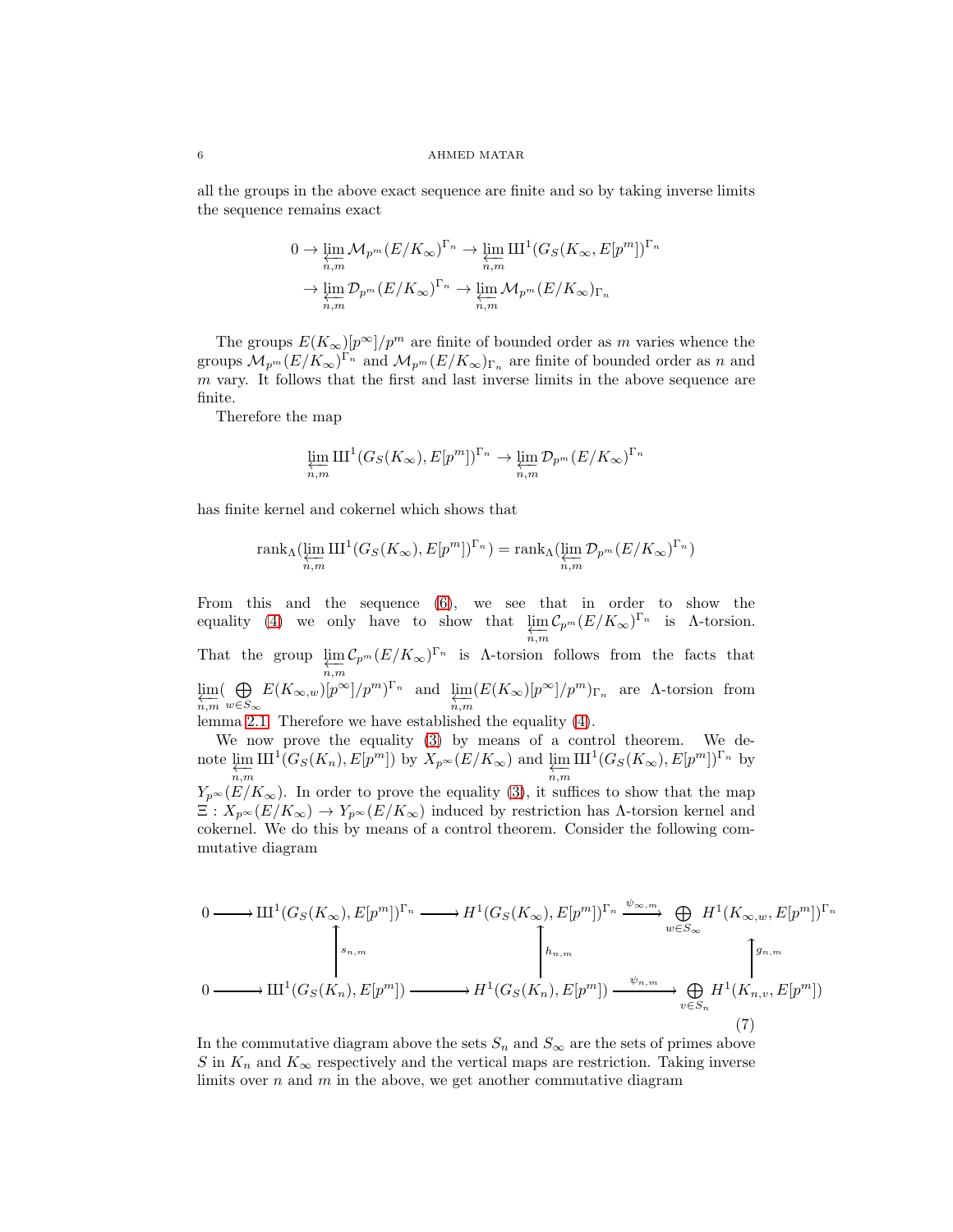$$
0 \longrightarrow Y_{p^{\infty}}(E/K_{\infty}) \longrightarrow \varprojlim_{n,m} H^{1}(G_{S}(K_{\infty}), E[p^{m}])^{\Gamma_{n}} \longrightarrow \varprojlim_{n,m} \bigoplus_{w \in S_{\infty}} H^{1}(K_{\infty,w}, E[p^{m}])^{\Gamma_{n}}
$$
  
\n
$$
\downarrow \qquad \qquad \qquad \uparrow \qquad \qquad \uparrow \qquad \qquad \uparrow \qquad \qquad \uparrow \qquad \qquad \downarrow
$$
  
\n
$$
0 \longrightarrow X_{p^{\infty}}(E/K_{\infty}) \longrightarrow \varprojlim_{n,m} H^{1}(G_{S}(K_{n}), E[p^{m}]) \longrightarrow \varprojlim_{n,m} \bigoplus_{v \in S_{n}} H^{1}(K_{n,v}, E[p^{m}])
$$
  
\n(8)

From the snake lemma, we see that in order to show that coker  $\Xi$  is  $\Lambda$ -torsion, we only have to show that both ker  $\Xi''$  and coker  $\Xi'$  are  $\Lambda$ -torsion. Since  $cd_p(\Gamma) = 1$ , therefore it follows that coker  $\Xi' = 0$ . Now we deal with ker  $\Xi''$ . Primes in S that split completely in  $K_{\infty}/K$  do not contribute anything to ker  $\Xi''$  so we may assume that  $S$  has no such primes.

Now choose an M such that  $#S_M = #S_{\infty}$  and let  $m = #S_M$ . For every  $n \geq M$ we label the primes in  $S_n$  as  $v_1, v_2, ..., v_m$  and the primes of  $S_\infty$  as  $w_1, w_2, ..., w_m$ . We choose a labelling such that if  $k \ge j \ge M$  then  $w_i \in S_\infty$  lies above  $v_i \in S_k$  lies above  $v_i \in S_j$ . With this labelling we have

$$
\ker \Xi'' = \bigoplus_{i=1}^m \varprojlim_m \lim_{n \geq M} H^1(\text{Gal}(K_{\infty, w_i}/K_{n, v_i}), E(K_{\infty, w_i})[p^m])
$$

where the inverse limit is taken over  $n$  with respect to the corestriction maps and over  $m$  with respect to multiplication-by- $p$ .

For any  $n \geq M$  and any i we have  $Gal(K_{\infty,w_i}/K_{n,v_i}) = \Gamma_n$ , therefore if g is a topological generator of  $\Gamma$  we have  $H^1(\text{Gal}(K_{\infty,w_i}/K_{n,v_i}), E(K_{\infty,w_i})[p^m]) =$  $E(K_{\infty,w_i})[p^m]/(g^{p^n}-1)E(K_{\infty,w_i})[p^m].$  For sufficiently large *n* we have  $E(K_{\infty,w_i})[p^m] = E(K_{n,v_i})[p^m], \text{ so } (g^{p^n} - 1)E(K_{\infty,w_i})[p^m] = \{0\} \text{ i.e.}$  $H^1(\text{Gal}(K_{\infty,w_i}/K_{n,v_i}),E(K_{\infty,w_i})[p^m]) = E(K_{\infty,w_i})[p^m].$  For such sufficiently large  $n' \geq n \geq M$  one can check that the corestriction map from  $H^1(\text{Gal}(K_{\infty,w_i}/K_{n',v_i}),E(K_{\infty,w_i})[p^m])$  to  $H^1(\text{Gal}(K_{\infty,w_i}/K_{n,v_i}),E(K_{\infty,w_i})[p^m])$ is the identity map on  $E(K_{\infty,w_i})[p]$ <sup>m</sup>]. This shows that ker  $\Xi'' =$  $\bigoplus_{i=1}^m T_p(E(K_{\infty,w_i}))$  (where  $T_p(E(K_{\infty,w_i}))$  means the Tate module of  $E(K_{\infty,w_i}))$ . It follows that ker  $\Xi''$  is  $\Lambda$ -torsion as desired. A similar proof shows that ker  $\Xi'$  is Λ-torsion, whence ker Ξ is Λ-torsion. This completes the proof of the equality [\(3\)](#page-4-3) thereby finally finishing the proof of the theorem.  $\Box$ 

Throughout the rest of the section let  $K$  be a number field,  $E$  an elliptic curve defined over K and  $p$  a rational prime such that E has good supersingular reduction at all primes of K above p. Let  $K_{\infty}/K$  be a  $\mathbb{Z}_p$ -extension such that every prime of K above p ramifies. We will assume that (i)  $E(K_{\infty})[p^{\infty}]$  is finite and (ii)  $H^2(G_S(K_\infty), E[p^\infty]) = \{0\}.$  Finally we let  $S_n$  and  $S_\infty$  be the set of primes of  $K_n$ and  $K_{\infty}$  above the primes in S, respectively.

The first key result is

<span id="page-6-0"></span>**Proposition 2.3.** For any prime w of  $K_{\infty}$  above p we have  $H^1(K_{\infty,w}, E)[p^{\infty}] = 0$ 

*Proof.* Let v be the prime of S below w. Since by assumption v ramifies in  $K_{\infty}/K$ therefore the extension  $K_{\infty,w}/K_v$  is deeply ramified in the sense of [\[4\]](#page-19-11). Therefore the result follows as explained in [\[8\]](#page-19-12) pg. 70.  $\Box$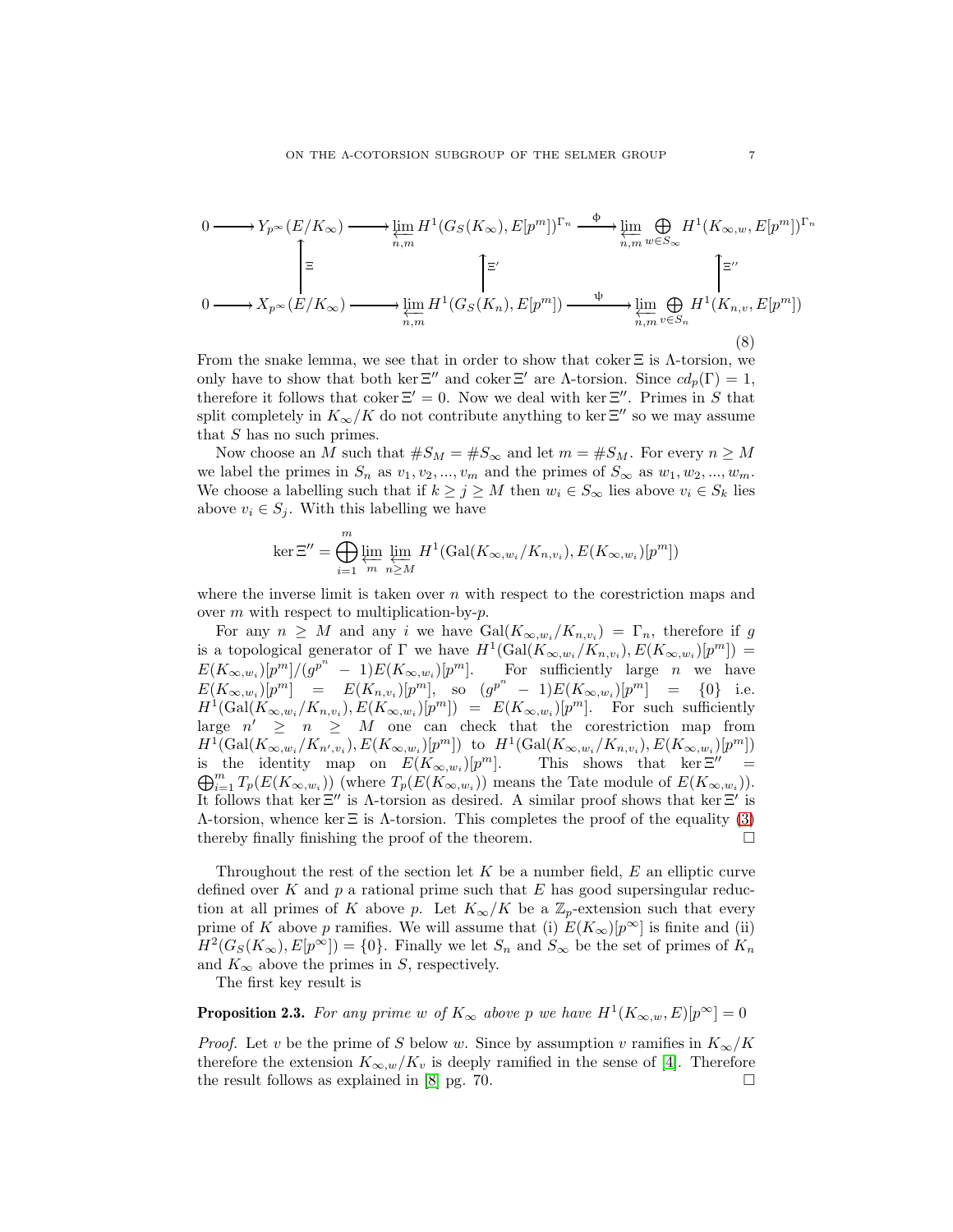Now we need

<span id="page-7-0"></span>**Proposition 2.4.** *The map*  $H^1(G_S(K_\infty), E[p^\infty]) \xrightarrow{\psi_\infty} \bigoplus_{w \in S_\infty}$  $H^1(K_{\infty,w},E)[p^{\infty}]$  *is sur-*

*jective*

*Proof.* To understand coker  $\psi_{\infty}$  we use the Cassels-Poitou-Tate exact sequence [\[6\]](#page-19-13). First for any n and m we define  $\text{Sel}_{p^m}(E/K_n)$  as

$$
0 \longrightarrow \mathrm{Sel}_{p^m}(E/K_n) \longrightarrow H^1(G_S(K_n), E[p^m]) \longrightarrow \prod_{v \in S_n} H^1(K_{n,v}, E)[p^m]
$$

Then for any  $n \geq 0$  the Cassels-Poitou-Tate exact sequence is

$$
H^1(G_S(K_n), E[p^{\infty}]) \xrightarrow{\psi_n} \bigoplus_{v \in S_n} H^1(K_{n,v}, E)[p^{\infty}] \to \mathfrak{S}(E/K_n)^* \to H^2(G_S(K_n), E[p^{\infty}])
$$

where  $\mathfrak{C}(E/K_n) = \varprojlim_m \text{Sel}_{p^m}(E/K_n) \subseteq H^1(G_S(K_n), T_p(E))$  (inverse limit with re-

spect to multiplication-by- $p$ ).

Taking the direct limit of the above sequence with respect to restriction over  $n$ we get

$$
H^1(G_S(K_{\infty}), E[p^{\infty}]) \xrightarrow{\psi_{\infty}} \bigoplus_{w \in S_{\infty}} H^1(K_{\infty,w}, E)[p^{\infty}] \to \mathfrak{S}(E/K_{\infty})^* \to H^2(G_S(K_{\infty}), E[p^{\infty}])
$$

where  $\mathfrak{S}(E/K_{\infty}) = \varprojlim_{n,m} \text{Sel}_{p^m}(E/K_n) \subseteq \varprojlim_{n} H^1(G_S(K_n), T_p(E))$  (inverse limit over

n with regards to corestriction and over m with regards to multiplication-by- $p$ ).

By assumption, we have  $H^2(G_S(K_\infty), E[p^\infty]) = \{0\}$  and so we see from the above sequence that coker  $\psi_{\infty}$  is isomorphic to  $\mathfrak{S}(E/K_{\infty})^*$ . We will show that coker  $\psi_{\infty} = 0$  by showing that the Pontryagin dual of coker  $\psi_{\infty}$  is  $\Lambda$ -torsion while  $\mathfrak{S}(E/K_{\infty})$  is  $\Lambda$ -torsion-free.

First we show that coker  $\psi_{\infty}$  is  $\Lambda$ -cotorsion. We will also prove that it is cofinitely generated over  $\Lambda$  since we will need this fact later. We do this by actually showing that  $J := \bigoplus$  $w\in S_\infty$  $H^1(K_{\infty,w}, E)[p^{\infty}]$  is cofinitely generated cotorsion over  $\Lambda$ . Note

that by proposition [2.3](#page-6-0) we may (and will) assume that  $S_{\infty}$  contains no primes above p. We will also assume that  $S_{\infty}$  contains no complex archimedean primes since they contribute nothing to the group J. Write  $S_{\infty} = T \cup T'$  where T is the set of all the primes of  $K_{\infty}$  above those primes of S that do not split completely in  $K_{\infty}/K$  and T' is its complement containing all primes of  $S_{\infty}$  that lie above a prime of K that splits completely in  $K_{\infty}/K$ . Let  $J_T := \bigoplus_{w \in T}$  $H^1(K_{\infty,w},E)[p^{\infty}]$  and  $J_{T'}:=\bigoplus_{w\in T'}$  $H^1(K_{\infty,w}, E)[p^{\infty}]$  so that  $J = J_T \times J_{T'}$ . For any  $w \in T$  by [\[9\]](#page-19-3) prop. 2  $H^1(K_{\infty,w}, E[p^{\infty}])$  is a cofinitely generated  $\mathbb{Z}_p$ -module and hence the same is true for  $H^1(K_{\infty,w}, E)[p^{\infty}]$  as this group is a quotient of  $H^1(K_{\infty,w}, E[p^{\infty}])$ . Therefore  $J_T$  is a cofinitely generated  $\mathbb{Z}_p$ -module.

Now we deal with  $J_{T'}$ . Let S' be the set of primes of K that split completely in  $K_{\infty}/K$ . For any such prime  $v \in S'$  we let  $J_v := \bigoplus_{w \mid v}$  $H^1(K_{\infty,w},E)[p^{\infty}]$  where the sum runs over all primes of  $K_{\infty}$  above v. Clearly  $J_{T'} = \bigoplus$  $\bigoplus_{v \in S'} J_v$ . By Shapiro's lemma, for any  $v \in S'$ , we have  $J_v^{\Gamma} = H^1(K_v, E)[p^{\infty}]$ . If v is archimedean, then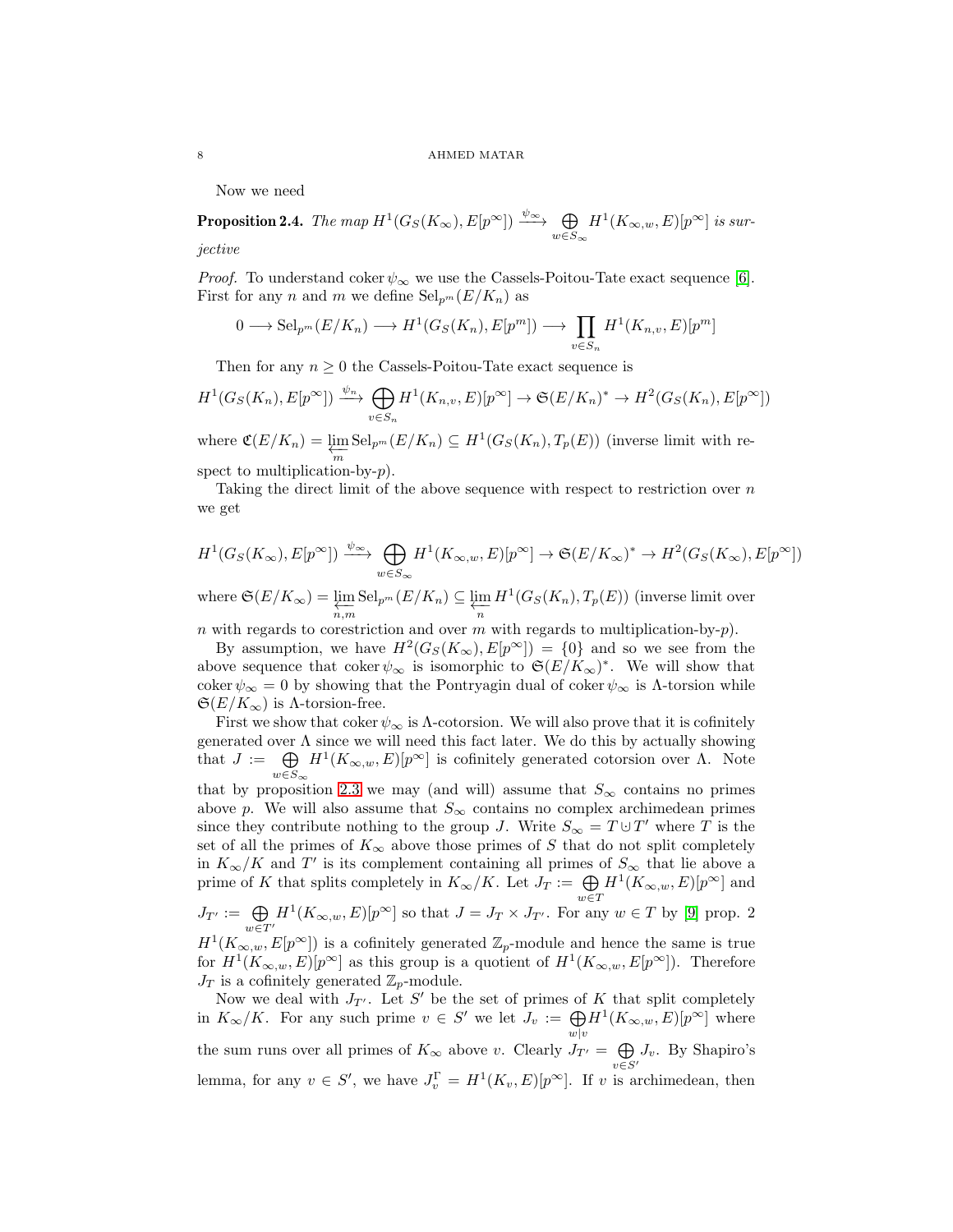$H<sup>1</sup>(K_v, E)$  is finite (see [\[10\]](#page-19-14) prop. 1.3). If v is non-archimedean, then by Tate dualityfor abelian varieties over local fields ([\[16\]](#page-19-15) I-3.4):  $H^1(K_v, E)^* \cong E(K_v)$  so  $H^1(K_v, E)[p^{\infty}]^* \cong \varprojlim E(K_v)/p^m.$ 

By Mattuck's theorem  $E(K_v) = \mathbb{Z}_l^{[K_v:\mathbb{Q}_l]} \times T$  where  $l \neq p$  is the characteristic of the residue field of  $K_v$  and T is a finite group. It follows that  $\varprojlim E(K_v)/p^m$  is the finite a primary subgroup of  $F(K)$  So  $H^1(K - F)$  is finite in the non-archimedean finite *p*-primary subgroup of  $E(K_v)$ . So  $H^1(K_v, E)$  is finite in the non-archimedean case also. This proves that  $J_v^{\Gamma} = H^1(K_v, E)[p^{\infty}]$  is finite which shows that  $J_{T'}$ is cofinitely generated over  $\Lambda$ . Also for any  $w \in T'$  we have  $H^1(K_{\infty,w}, E)[p^{\infty}] =$  $H<sup>1</sup>(K_v, E)[p<sup>\infty</sup>]$  where v is the prime of K below w and by what we just showed this is a finite group. All together this shows that  $J_{T'}$  is a cofinitely generated Λ-module that is annihilated by some power of p.

Thus we have shown that  $J = A \times B$  (decomposition as cofinitely generated  $\Lambda$ modules) where A is a cofinitely generated  $\mathbb{Z}_p$ -module and B is a torsion  $\mathbb{Z}_p$ -module that is annihilated by some power of  $p$ . This shows that  $J^*$  is a finitely generated  $Λ$ -torsion module and hence the same is true of coker  $ψ_{\infty}$ .

Now we prove that  $\mathfrak{S}(E/K_{\infty})$  is  $\Lambda$ -torsion-free. First consider the groups  $Y' :=$ lim ←−n,m  $\mathrm{Sel}_{p^m}(E/K_\infty)^{\Gamma_n}$  and the group  $Y := \underline{\lim}$ ←−n,m  $\text{Sel}_{p^{\infty}}(E/K_{\infty})[p^{m}]^{\Gamma_n}$ . We claim that Y' injects into Y. To see this, note that the natural map from  $\text{Sel}_{p^m}(E/K_{\infty})$  to  $\text{Sel}_{p^{\infty}}(E/K_{\infty})[p^m]$  has kernel  $E(K_{\infty})[p^{\infty}]/p^m$ . This map induces a map from Y' to Y with kernel  $Z := \lim$ ←−n,m  $(E(K_{\infty})[p^{\infty}]/p^m)^{\Gamma_n}$ . Since the groups  $E(K_{\infty})[p^{\infty}]/p^m$  are

finite and bounded as m varies therefore  $Z = 0$  (for large enough  $n \Gamma_n$  acts trivially on  $E(K_{\infty})[p^{\infty}]/p^m$  and hence the norm maps in the inverse limit eventually become multiplication-by-p). So we see that in fact Y' injects into Y. By [\[17\]](#page-19-8) prop 5.5.10 Y is a free  $\Lambda$ -module. This implies that Y' is  $\Lambda$ -torsion-free. Now consider the commutative diagram with vertical maps induced by restriction

$$
\sum_{n,m}^{Y'} \xrightarrow{\text{lim}} H^1(G_S(K_\infty), E[p^m])^{\Gamma_n}
$$
  

$$
\equiv \qquad \qquad \sum_{n,m}^{\equiv'} \qquad \qquad \sum_{n,m}^{\equiv'} H^1(G_S(K_n), E[p^m])
$$

Since Y' is  $\Lambda$ -torsion-free, therefore to show that  $\mathfrak{S}(E/K_{\infty})$  is  $\Lambda$ -torsion-free, it will suffice to show that the map  $\Xi$  is an injection. From the commutative diagram this will be shown once we show that  $\Xi'$  is an injection. We have

$$
\ker \Xi' = \varprojlim_n \varprojlim_m H^1(\Gamma_n,E(K_\infty)[p^m])
$$

Since by assumption  $E(K_{\infty})[p^{\infty}]$  is finite, it follows that for any  $n \geq 0$  that  $\lim_{m} H^{1}(\Gamma_{n}, E(K_{\infty})[p^{m}]) = 0$  and hence ker  $\Xi' = 0$ . This completes the proof.  $\square$ 

The next 2 lemmas are the most important ingredients in our proof

<span id="page-8-0"></span>Lemma 2.5. *We have a pseudo-isomorphism*

$$
\varprojlim_{n,m} \mathrm{III}^2(G_S(K_{\infty}), E[p^m])^{\Gamma_n} \sim T_{\mu}(\mathrm{Sel}_{p^{\infty}}(E/K_{\infty})^*)
$$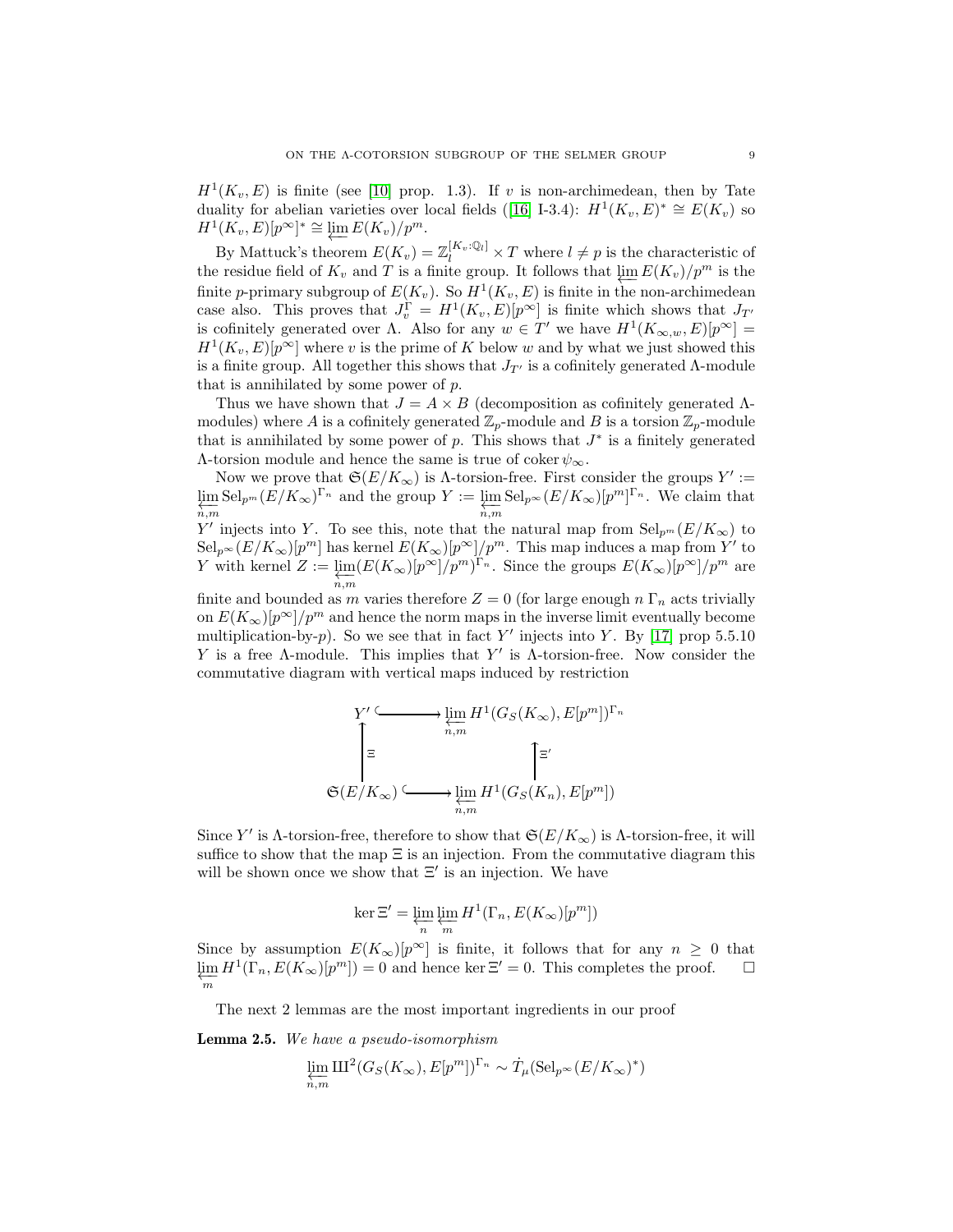*Proof.* The exact Kummer sequences

$$
0 \to E[p^m] \to E \xrightarrow{p^m} E \to 0 \tag{9}
$$

and

<span id="page-9-3"></span>
$$
0 \to E[p^m] \to E[p^\infty] \xrightarrow{p^m} E[p^\infty] \to 0 \tag{10}
$$

yield a commutative diagram

$$
0 \longrightarrow p^{m} \bigoplus_{w \in S_{\infty}} H^{1}(K_{\infty,w}, E)[p^{\infty}] \longrightarrow \bigoplus_{w \in S_{\infty}} H^{1}(K_{\infty,w}, E)[p^{\infty}] \longrightarrow \bigoplus_{w \in S_{\infty}} H^{2}(K_{\infty,w}, E[p^{m}])
$$
  
\n
$$
0 \longrightarrow p^{m} H^{1}(G_{S}(K_{\infty}), E[p^{\infty}]) \longrightarrow H^{1}(G_{S}(K_{\infty}), E[p^{\infty}]) \longrightarrow H^{2}(G_{S}(K_{\infty}), E[p^{m}]) \longrightarrow 0
$$
  
\n
$$
(11)
$$

where the 0 at the right of the lower sequence is because  $H^2(G_S(K_\infty), E[p^\infty]) = 0$ . Since ker  $\psi' = \text{Sel}_{p^{\infty}}(E/K_{\infty}), \text{ ker }\psi'' = \text{III}^2(G_S(K_{\infty}), E[p^m])$  and  $\psi$  is surjective by proposition [2.4,](#page-7-0) therefore by the snake lemma we get the following exact sequence

<span id="page-9-0"></span>
$$
0 \to \ker \psi \to \mathrm{Sel}_{p^{\infty}}(E/K_{\infty}) \to \mathrm{III}^2(G_S(K_{\infty}), E[p^m]) \to 0
$$
 (12)

Now consider the following commutative diagram

$$
0 \longrightarrow \bigoplus_{w \in S_{\infty}} H^{1}(K_{\infty,w}, E)[p^{m}] \longrightarrow \bigoplus_{w \in S_{\infty}} H^{1}(K_{\infty,w}, E)[p^{\infty}] \xrightarrow{p^{m}} p^{m} \bigoplus_{w \in S_{\infty}} H^{1}(K_{\infty,w}, E)[p^{\infty}]
$$
  

$$
\uparrow \psi
$$
  

$$
H^{1}(G_{S}(K_{\infty}), E[p^{m}]) \longrightarrow H^{1}(G_{S}(K_{\infty}), E[p^{\infty}]) \xrightarrow{p^{m}} p^{m} H^{1}(G_{S}(K_{\infty}), E[p^{\infty}]) \longrightarrow 0
$$
  
(13)

Since ker  $\psi' = \text{Sel}_{p^{\infty}}(E/K_{\infty})$  and  $\psi'$  is surjective by proposition [2.4,](#page-7-0) therefore by the snake lemma we get an exact sequence

<span id="page-9-2"></span>
$$
0 \to p^m \text{Sel}_{p^\infty}(E/K_\infty) \to \ker \psi \to \text{coker}\,\phi_m \to 0 \tag{14}
$$

This sequence in turn gives the following exact sequence

<span id="page-9-1"></span>
$$
0 \to \operatorname{coker} \phi_m \to \operatorname{Sel}_{p^{\infty}}(E/K_{\infty})/p^m \to \operatorname{Sel}_{p^{\infty}}(E/K_{\infty})/\ker \psi \to 0
$$
 (15)

From the sequences [\(12\)](#page-9-0) and [\(15\)](#page-9-1) we get the following exact sequence

$$
0 \to \operatorname{coker} \phi_m \to \operatorname{Sel}_{p^{\infty}}(E/K_{\infty})/p^m \to \mathrm{III}^2(G_S(K_{\infty}), E[p^m]) \to 0 \tag{16}
$$

For any  $n \geq 0$  this sequence induces another exact sequence

$$
0 \to (\operatorname{coker} \phi_m)^{\Gamma_n} \to (\operatorname{Sel}_{p^{\infty}}(E/K_{\infty})/p^m)^{\Gamma_n} \to \mathrm{III}^2(G_S(K_{\infty}), E[p^m])^{\Gamma_n}
$$
  

$$
\to (\operatorname{coker} \phi_m)_{\Gamma_n}
$$
 (17)

We claim that each of the terms in this exact sequence is finite. Clearly it will suffice to prove that the second term and fourth term are finite. Since  $\text{Sel}_{p^{\infty}}(E/K_{\infty})^*$  is a finitely generated  $\Lambda$ -module (see [\[12\]](#page-19-10) theorem 4.5), the finiteness of the second term is easily seen by taking Pontryagin duals. Also in the proof of proposition [2.4](#page-7-0) we have shown that  $J := \bigoplus$  $w\in S_\infty$  $H^1(K_{\infty,w}, E)[p^{\infty}]$  is a cofinitely generated  $\Lambda$ -module and hence by considering Pontryagin duals  $J[p^m]_{\Gamma_n}$  is finite. Since  $J[p^m]_{\Gamma_n}$  surjects

onto  $(\text{coker }\phi_m)_{\Gamma_n}$ , it follows that the fourth term is finite. Therefore we have seen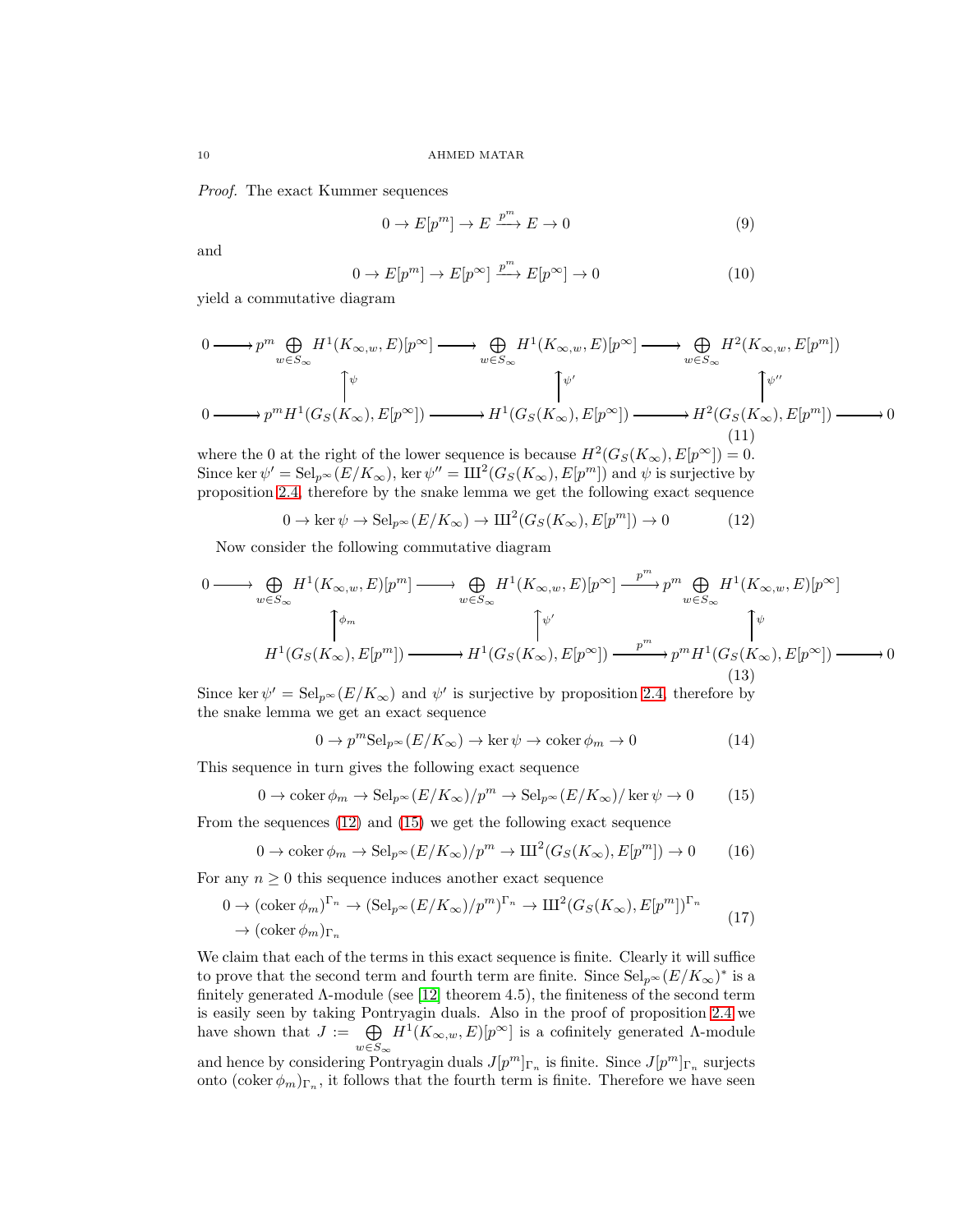that all the terms in the sequence [\(17\)](#page-9-2) are finite so by taking inverse limits the sequence remains exact

$$
0 \to \varprojlim_{n,m} (\operatorname{coker} \phi_m)^{\Gamma_n} \to \varprojlim_{n,m} (\operatorname{Sel}_{p^{\infty}}(E/K_{\infty})/p^m)^{\Gamma_n} \to \varprojlim_{n,m} \operatorname{III}^2(G_S(K_{\infty}), E[p^m])^{\Gamma_n}
$$
  

$$
\xrightarrow{\theta} \varprojlim_{n,m} (\operatorname{coker} \phi_m)_{\Gamma_n}
$$
 (18)

By lemma [2.1\(](#page-2-1)i) the second term in the above sequence is pseudo-isomorphic to  $\dot{T}_{\mu}(\text{Sel}_{p^{\infty}}(E/K_{\infty})^*)$ . Therefore to prove the lemma it will suffice to show that the first term and img  $\theta$  in the above sequence are both finite.

First we deal with img  $\theta$ . Consider the group  $J := \bigoplus$  $w\in S_\infty$  $H^1(K_{\infty,w},E)[p^{\infty}]$ . By lemma [2.1\(](#page-2-1)ii)  $\varprojlim_{n,m} (J[p^m])_{\Gamma_n} \sim \dot{T}_{\lambda}(J^*)$ . Hence  $\varprojlim_{n,m} (J[p^m])_{\Gamma_n}$  is a finitely generated  $\mathbb{Z}_p$ -module. Now  $\varprojlim_{n,m}(J[p^m])_{\Gamma_n}$  surjects onto  $\varprojlim_{n,m}(\text{coker }\phi_m)_{\Gamma_n}$  and so it follows that  $\varprojlim(\operatorname{coker}\phi_m)_{\Gamma_n}$  is also a finitely generated  $\mathbb{Z}_p$ -module.  $n, m$ 

We now prove that the group  $\varprojlim_{n,m} \mathrm{III}^2(G_S(K_\infty), E[p^m])^{\Gamma_n}$  is a torsion  $\mathbb{Z}_p$ -module.

Taking into account the fact that  $H^2(G_S(K_\infty), E[p^\infty]) = 0$ , the Kummer sequence [\(10\)](#page-9-3) gives an isomorphism  $H^1(G_S(K_\infty), E[p^\infty])/p^m \cong H^2(G_S(K_\infty), E[p^m])$ . Combining the injection  $\mathrm{III}^2(G_S(K_\infty), E[p^m])^{\Gamma_n} \hookrightarrow H^2(G_S(K_\infty), E[p^m])$  with this isomorphism we get an injection

$$
\varprojlim_{n,m} \mathrm{III}^2(G_S(K_\infty), E[p^m])^{\Gamma_n} \hookrightarrow \varprojlim_{n,m} (H^1(G_S(K_\infty), E[p^\infty])/p^m)^{\Gamma_n} \tag{19}
$$

Lemma [2.1](#page-2-1) shows that  $\varprojlim_m (H^1(G_S(K_\infty), E[p^\infty])/p^m)^{\Gamma_n}$  is a  $\mathbb{Z}_p$ -torsion module and hence from the injection above the same is true for  $\varprojlim_{n,m} \mathrm{III}^2(G_S(K_\infty), E[p^m])^{\Gamma_n}$ . Therefore img  $\theta$  is a  $\mathbb{Z}_p$ -torsion module. It is also a finitely generated  $\mathbb{Z}_p$ -module since  $\lim_{n,m}$  (coker  $\phi_m$ )<sub>Γn</sub> is finitely generated over  $\mathbb{Z}_p$  as shown above. This implies

that img  $\theta$  is finite as claimed.

We now deal with  $\varprojlim_{n,m}$  $(\coker \phi_m)^{\Gamma_n}$ . We will actually show this group is trivial. Let  $J := \bigoplus$  $w \in S_{\infty}$  $H^1(K_{\infty,w},E)[p^{\infty}]$ . In the proof of proposition [2.4](#page-7-0) we have shown that  $J = A \times B$  where A is a cofinitely generated  $\mathbb{Z}_p$ -module and B is a torsion  $\mathbb{Z}_p$ -module that is annihilated by  $p^t$  for some t. For any  $m \geq 0$ ,  $\operatorname{coker} \phi_m$  is the quotient of  $J[p^m] = A[p^m] \times B[p^m]$ . Let  $\alpha = (\alpha_{n,m}) \in \varprojlim_{n,m} (\text{coker}\,\phi_m)^{\Gamma_n}$ . Note that the transition map on the first index is the norm map and on the second index it is multiplication-by-p. For each  $(n, m) \in \mathbb{Z}_{\geq 0} \times \mathbb{Z}_{\geq 1}$  choose  $a_{n,m} \in A[p^m]$  and  $b_{n,m} \in B[p^m]$  such that  $\alpha_{n,m}$  is represented by  $(a_{n,m}, b_{n,m})$ 

Now let  $(n, m) \in \mathbb{Z}_{\geq 0} \times \mathbb{Z}_{\geq 1}$ . We will show that  $\alpha_{n,m} = 0$ . Recall that  $p^t$  annihilates B. Consider  $(a_{n,m'}, b_{n,m'})$  where  $m' = m + t$ . We claim that  $(a_{n,m'},b_{n,m'}) \equiv (0,b')$  for some  $b' \in B[p^{m'}]$  (the congruence is modulo img  $\phi_{m'}$ ). To see this, note that since A is cofinitely generated over  $\mathbb{Z}_p$ , therefore  $A[p^{m'}]$  is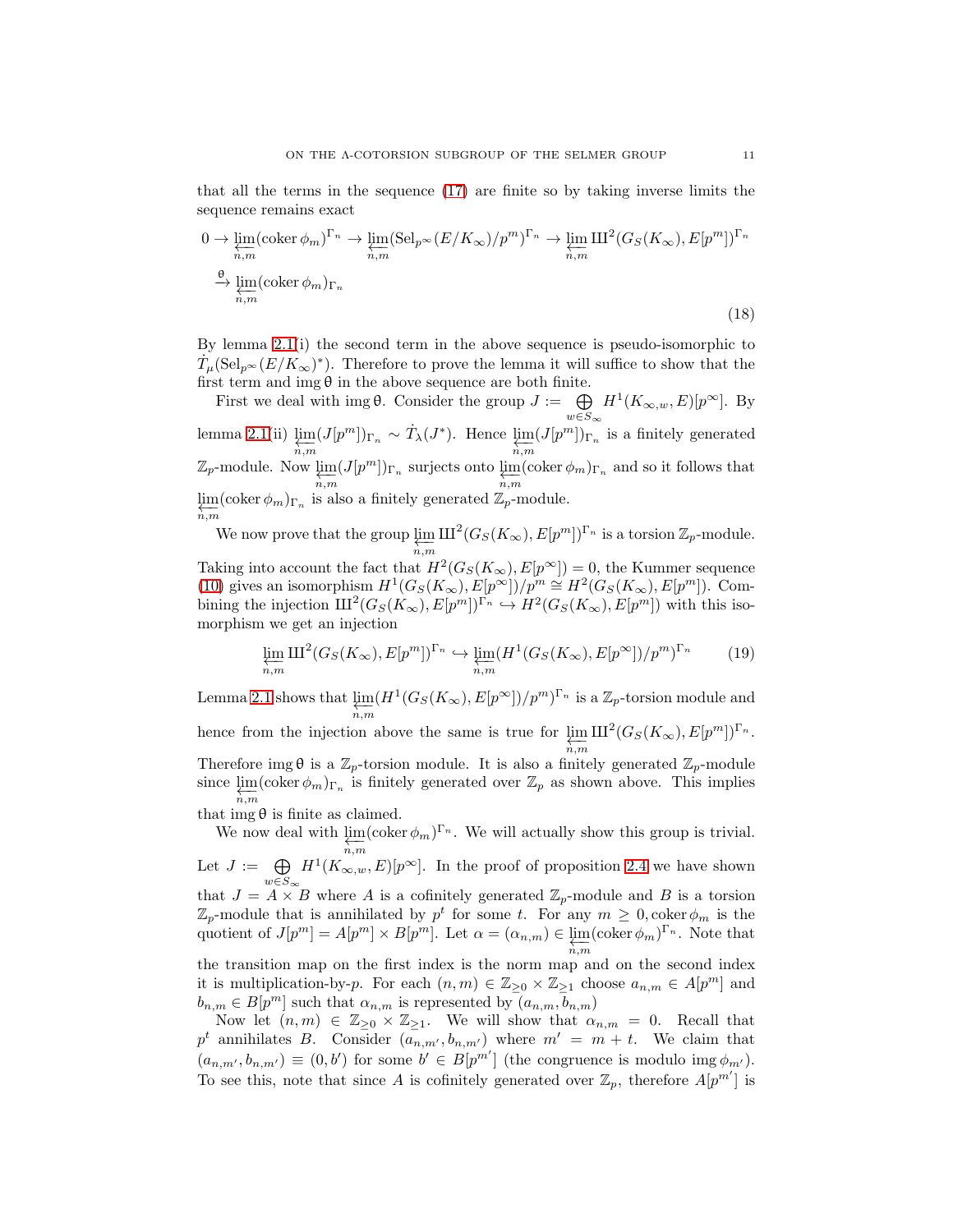finite and hence is fixed by  $\Gamma_{n'}$  for some  $n' \geq n$ . Since for any  $n'' > n'$  we have  $\text{Tr}_{K_{n''}/K_{n'}}(\alpha_{n'',m'}) = \alpha_{n',m'}$  and  $\Gamma_{n'}$  acts trivially on  $A[p^{m'}],$  therefore by considering large enough  $n'' > n'$  we easily see that  $(a_{n',m'}, b_{n',m'}) \equiv (0, b'')$  for some  $b'' \in B[p^{m'}]$  and hence  $(a_{n,m'}, b_{n,m'}) \equiv (0, b')$  for some  $b' \in B[p^{m'}]$  as claimed.

Now we have that  $p^t \alpha_{n,m'} = \alpha_{n,m}$ . Since  $(a_{n,m'}, b_{n,m'}) \equiv (0, b')$  and  $p^t$  annihilates B, therefore we see that  $(a_{n,m}, b_{n,m}) \equiv (0,0)$  i.e.  $\alpha_{n,m} = 0$ . This proves that  $\alpha = 0$  thus showing that  $\varprojlim_{n,m} (\text{coker }\phi_m)^{\Gamma_n}$  is trivial. This completes the proof of the lemma. □

We now define  $K_{n,m}$  to be the kernel of the map (induced by restriction)  $H^1(G_S(K_\infty), E[p^m])_{\Gamma_n} \to \left(\bigoplus_{\substack{S \subset n}}$  $w\in S_\infty$  $H^1(K_{\infty,w}, E[p^m]))_{\Gamma_n}$ 

<span id="page-11-2"></span>Lemma 2.6. *We have a pseudo-isomorphism*

$$
\varprojlim_{n,m} K_{n,m} \sim \dot{T}_{\lambda}(\mathrm{Sel}_{p^{\infty}}(E/K_{\infty})^*)
$$

*Proof.* The exact Kummer sequences

$$
0 \to E[p^m] \to E \xrightarrow{p^m} E \to 0 \tag{20}
$$

and

$$
0 \to E[p^m] \to E[p^\infty] \xrightarrow{p^m} E[p^\infty] \to 0 \tag{21}
$$

yield a commutative diagram

$$
\begin{aligned}\n0 &\longrightarrow \bigoplus_{w \in S_{\infty}} E(K_{\infty,w})/p^m \longrightarrow \bigoplus_{w \in S_{\infty}} H^1(K_{\infty,w}, E[p^m]) \longrightarrow \bigoplus_{w \in S_{\infty}} H^1(K_{\infty,w}, E)[p^m] \longrightarrow 0 \\
0 &\longrightarrow E(K_{\infty})[p^{\infty}]/p^m \longrightarrow H^1(G_S(K_{\infty}), E[p^m]) \longrightarrow H^1(G_S(K_{\infty}), E[p^{\infty}])[p^m] \longrightarrow 0 \\
&\qquad (22)\n\end{aligned}
$$

Taking  $\Gamma_n$ -coinvariants we get

<span id="page-11-0"></span>
$$
\begin{aligned}\n0 &\longrightarrow B_{n,m} \longrightarrow \left(\bigoplus_{w\in S_{\infty}} H^1(K_{\infty,w}, E[p^m])\right)_{\Gamma_n} \longrightarrow \left(\bigoplus_{w\in S_{\infty}} H^1(K_{\infty,w}, E)[p^m]\right)_{\Gamma_n} \longrightarrow 0 \\
&\downarrow \phi_{n,m} \\
0 &\longrightarrow A_{n,m} \longrightarrow H^1(G_S(K_{\infty}), E[p^m])_{\Gamma_n} \longrightarrow H^1(G_S(K_{\infty}), E[p^{\infty}])[p^m]_{\Gamma_n} \longrightarrow 0\n\end{aligned}
$$
\n(23)

where  $A_{n,m}$  is the image of the map

$$
(E(K_{\infty})[p^{\infty}]/p^m)_{\Gamma_n} \to H^1(G_S(K_{\infty}), E[p^m])_{\Gamma_n}
$$

and  $B_{n,m}$  is the image of the map

$$
\big(\bigoplus_{w\in S_\infty}E(K_{\infty,w})/p^m\big)_{\Gamma_n}\to \big(\bigoplus_{w\in S_\infty}H^1(K_{\infty,w},E[p^m])\big)_{\Gamma_n}
$$

Applying the snake lemma to the diagram [\(23\)](#page-11-0) we get an exact sequence

<span id="page-11-1"></span>
$$
0 \to \ker \phi_{n,m} \to K_{n,m} \to \ker \psi'_{n,m} \to \operatorname{coker} \phi_{n,m} \tag{24}
$$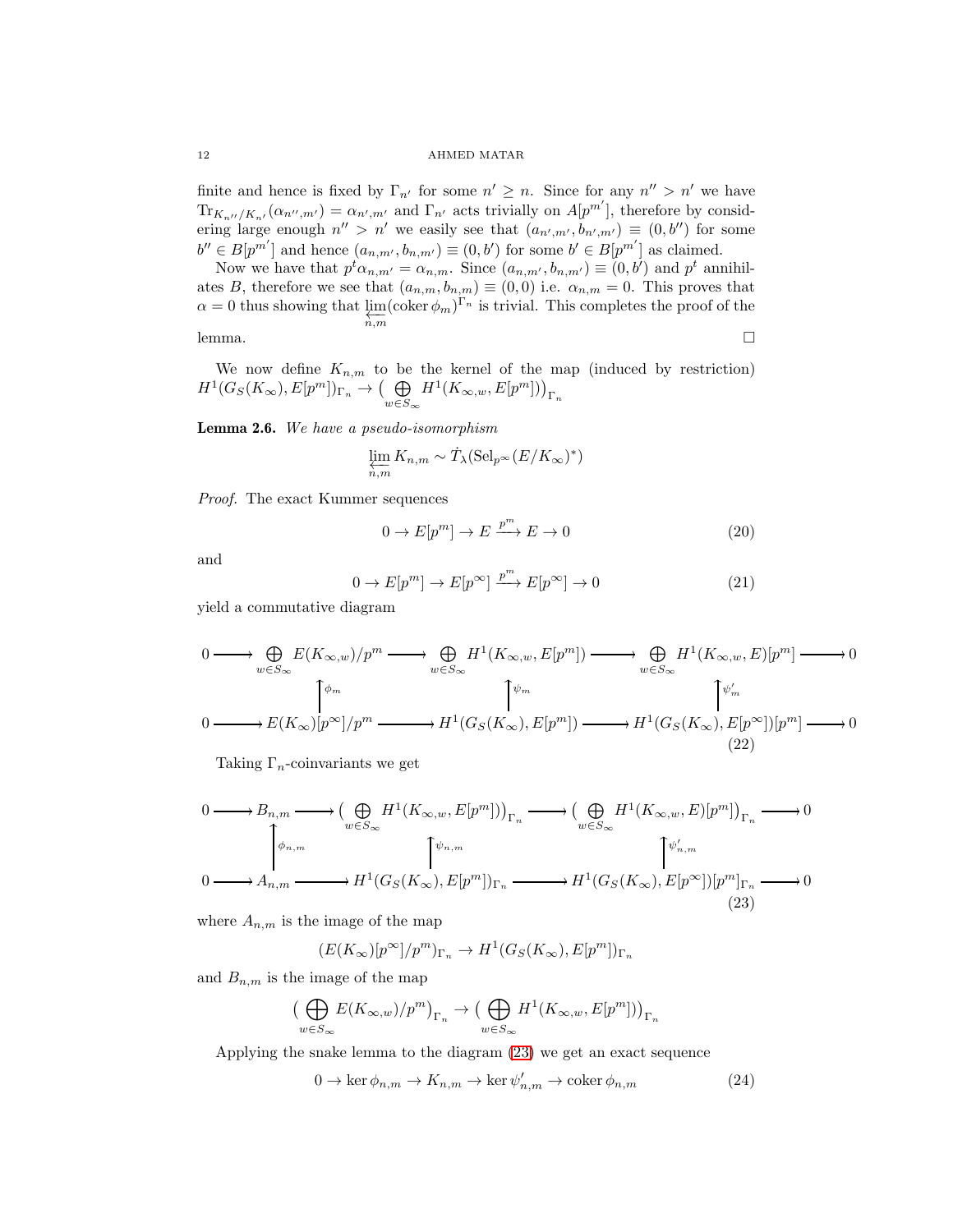We claim that each of the terms in this exact sequence is finite. To simplify arguments, we prove this fact subject to the condition that  $n \geq N$  where  $N \geq 0$  is an integer such that  $K_{\infty}/K_N$  is totally ramified at all primes of  $K_N$  above p and such that every prime of  $K_N$  above a prime in S that does not split completely in  $K_{\infty}/K_N$  is inert in this extension. Clearly it will suffice to prove that the first, third and fourth terms are finite. In what follows all inverse limits with indices involving *n* will be taken over  $n \geq N$ 

Since  $E(K_{\infty})[p^{\infty}]/p^m$  is finite, therefore ker  $\phi_{n,m}$  is finite. Moreover, the order of  $E(K_{\infty})[p^{\infty}]/p^m$  is bounded as m varies. Hence the order of  $(E(K_{\infty})[p^{\infty}]/p^m)_{\Gamma_n}$  is bounded as n and m vary. This in turn shows that the order of ker  $\phi_{n,m}$  is bounded as n and m vary. It follows that  $\varprojlim_{n,m} \ker \phi_{n,m}$  is finite. This last fact will be needed

later.

Now we show that  $\operatorname{coker} \phi_{n,m}$  is finite by showing that  $D(n, m) :=$  $\overline{A}$  $\bigoplus_{w\in S_{\infty}} E(K_{\infty,w})/p^m)_{\Gamma_n}$  is finite. We will also show that  $\varprojlim_{n,m} \text{coker}\,\phi_{n,m}$  is finite as we will need this later. We write  $S_{\infty} = S_p \cup S_{\text{split}} \cup S_{\text{nsplit}}$  where  $S_p$  is the set of primes of  $S_{\infty}$  above p and  $S_{\text{split}}$  is the set of primes in  $S_{\infty}$  above those in S that split completely in  $K_{\infty}/K$ . First we show that  $D_p(n,m) := \left(\bigoplus_{w \in S_p} E(K_{\infty,w})/p^m\right)_{\Gamma_n}$ is finite. Let  $w \in S_p$ . Note that by the condition on n,  $\Gamma_n$  acts on  $E(K_{\infty,w})/p^m$ . We let  $\text{Tor}(E(K_{\infty,w})$  be the Z-torsion subgroup of  $E(K_{\infty,w})$  and  $E(K_{\infty,w})_{\text{Tor}}:=$ 

$$
E(K_{\infty,w})
$$
/Tor $(E(K_{\infty,w}))$ . We have an exact sequence

<span id="page-12-1"></span>
$$
((\text{Tor}(E(K_{\infty,w})))/p^m)_{\Gamma_n} \to (E(K_{\infty,w})/p^m)_{\Gamma_n} \to (E(K_{\infty,w})_{\text{Tor}}/p^m)_{\Gamma_n} \to 0 \quad (25)
$$

Note that the Pontryagin dual of  $E(K_{\infty,w})[p^{\infty}]$  is a finitely generated  $\mathbb{Z}_p[[\Gamma_N]]$ module. Since  $\text{Tor}(E(K_{\infty,w}))/p^m = E(K_{\infty,w})[p^{\infty}]/p^m$ , therefore by considering Pontryagin duals it follows that  $((\text{Tor}(E(K_{\infty,w})))/p^m)_{\Gamma_n}$  is finite. Also from lemma [2.1](#page-2-1) it follows that  $\lim_{n,m} ((\text{Tor}(E(K_{\infty,w}))/p^m)_{\Gamma_n}$  is finite.

$$
_{n,m}^{\gamma}
$$

Now we turn to the group  $(E(K_{\infty,w})_{Tor}/p^m)_{\Gamma_n}$ . Since  $E(K_{\infty,w})_{Tor}$  is torsionfree, therefore it follows that  $(E(K_{\infty,w})_{\text{Tor}} \otimes \mathbb{Q}_p/\mathbb{Z}_p)[p^m] = E(K_{\infty,w})_{\text{Tor}}/p^m$ . Also note that  $E(K_{\infty,w})_{\text{Tor}} \otimes \mathbb{Q}_p/\mathbb{Z}_p = E(K_{\infty,w}) \otimes \mathbb{Q}_p/\mathbb{Z}_p$ . These 2 facts show that

<span id="page-12-0"></span>
$$
((E(K_{\infty,w})\otimes\mathbb{Q}_p/\mathbb{Z}_p)[p^m])_{\Gamma_n} = (E(K_{\infty,w})_{\text{Tor}}/p^m)_{\Gamma_n}
$$
\n(26)

Wingberg([\[25\]](#page-20-4) theorem 2.2) has shown that  $(E(K_{\infty,w}) \otimes \mathbb{Q}_p/\mathbb{Z}_p)^*$  is pseudoisomorphic to a finitely generated free  $\mathbb{Z}_p[[\Gamma_N]]$ -module. This together with the equality [\(26\)](#page-12-0) show that  $(E(K_{\infty,w})_{\text{Tor}}/p^m)_{\Gamma_n}$  is finite. Using lemma [2.1](#page-2-1) we also see that  $\lim_{n,m} (E(K_{\infty,w})_{\text{Tor}}/p^m)_{\Gamma_n}$  is finite. From the facts above and the exact sequence

[\(25\)](#page-12-1) it follows that  $(E(K_{\infty,w})/p^n)_{\Gamma_n}$  is finite and that  $\varprojlim_{n,m}(E(K_{\infty,w})/p^m)_{\Gamma_n}$  is fi-

nite. Thus we have shown that for any  $n \geq N, m \geq 1$  that  $D_p(n,m)$  is finite and  $\lim_{n \to \infty} D_p(n,m)$  is also finite.  $n, m$ 

Now we turn to the group  $D_{\text{nsplit}}(n,m) := \left(\bigoplus_{w \in S_{\text{nsplit}}} E(K_{\infty,w})/p^m\right)_{\Gamma_n}$ . Let  $w \in$ S<sub>nsplit</sub>. We claim that  $E(K_{\infty,w}) \otimes \mathbb{Q}_p/\mathbb{Z}_p = 0$ . To see this, it will suffice to show

for any  $t \geq 0$  that  $E(K_{t,w}) \otimes \mathbb{Q}_p/\mathbb{Z}_p = 0$ . By Mattuck's theorem  $E(K_{t,w}) =$  $\mathbb{Z}_l^{[K_t,w:\mathbb{Q}_l]} \times T$  where  $l \neq p$  is the characteristic of the residue field of  $K_{t,w}$  and T is a finite group. It follows from this that  $E(K_{t,w}) \otimes \mathbb{Q}_p/\mathbb{Z}_p = 0$  and hence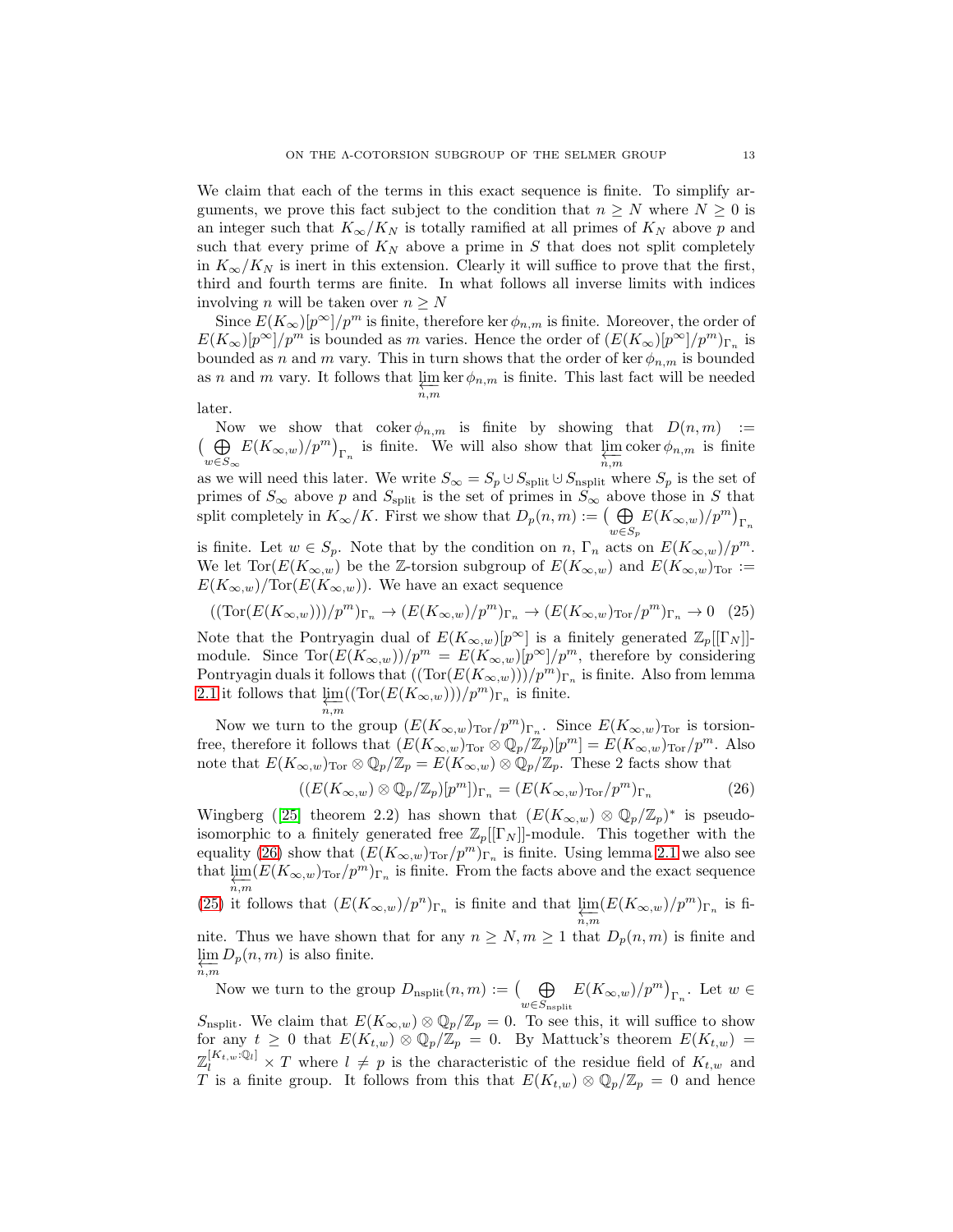$E(K_{\infty,w})\otimes\mathbb{Q}_p/\mathbb{Z}_p=0$  as claimed. Then just as in the case of  $D_p(n,m)$ , we also have  $D_{\text{nsplit}}(n,m)$  is finite and  $\varprojlim_{n,m} D_{\text{nsplit}}(n,m)$  is also finite.

Finally we turn to the group  $D_{\text{split}}(n,m) := \left(\bigoplus_{w \in S_{\text{split}}} E(K_{\infty,w})/p^m\right)_{\Gamma_n}$ . Let  $v \in S$ be a prime that splits completely in  $K_{\infty}/K$  and define  $C_v := \bigoplus_{w|v} E(K_{\infty,w})/p^m$  where the sum runs over all primes of  $K_{\infty}$  lying over v. We claim that  $H^1(\Gamma_n, C_v)$ 

 $(C_v)_{\Gamma_n} = 0$ . To simplify matters, we prove this for  $n = 0$  (for arbitrary n the proof is similar). The group  $C_v$  is a direct limit of induced Γ-modules and hence by Shapiro's lemma it follows that  $H^1(\Gamma, C_v) = H^1(\{1\}, E(K_v)/p^m) = 0$ . Thus we see that  $D_{split}(n,m) = 0$ .

All in all, we see from the above for any  $n \geq N, m \geq 1$  that  $D(n, m)$  is finite and that  $\varprojlim_{n,m} D(n,m)$  is also finite. It follows that coker  $\phi_{n,m}$  is finite and that  $\lim_{m \to \infty}$  coker  $\phi_{n,m}$  is also finite.

 $\overline{n,m}$ 

Finally we prove that  $\ker \psi'_{n,m}$  is finite. Since  $\ker \psi$  $\zeta'_{n,m}$   $\subseteq$  $H^1(G_S(K_\infty), E[p^\infty])[p^m]_{\Gamma_n}$  we easily see that by taking Pontryagin duals that it suffices to prove that  $H^1(G_S(K_\infty), E[p^\infty])^*$  is a finitely generated  $\Lambda$ module. To show this last fact we have to show that  $H^1(G_S(K_{\infty}), E[p^{\infty}])^{\Gamma}$ is cofinitely generated over  $\mathbb{Z}_p$ . Since  $cd_p(\Gamma) = 1$ , therefore we have a surjection  $H^1(G_S(K), E[p^\infty]) \to H^1(G_S(K_\infty), E[p^\infty])$ <sup>r</sup> so it suffices to prove that  $H^1(G_S(K), E[p^\infty])$  is cofinitely generated over  $\mathbb{Z}_p$  i.e. we must show that  $H^1(G_S(K), E[p^{\infty}])[p]$  is finite. But  $H^1(G_S(K), E[p])$  is finite (see [\[17\]](#page-19-8) theorem 8.3.20) and this group surjects onto  $H^1(G_S(K), E[p^\infty])[p]$  so it indeed follows that  $H^1(G_S(K), E[p^\infty])$  is cofinitely generated over  $\mathbb{Z}_p$ . This proves that ker  $\psi'_{n,m}$  is finite.

We have now shown that each of the terms in the exact sequence  $(24)$  are finite and so by taking inverse limits the sequence remains exact

<span id="page-13-0"></span>
$$
0 \to \varprojlim_{n,m} \ker \phi_{n,m} \to \varprojlim_{n,m} K_{n,m} \to \varprojlim_{n,m} \ker \psi'_{n,m} \to \varprojlim_{n,m} \operatorname{coker} \phi_{n,m}
$$
(27)

We have shown above that  $\varprojlim_{n,m} \ker \phi_{n,m}$  and  $\varprojlim_{n,m} \operatorname{coker} \phi_{n,m}$  are both finite so from the exact sequence [\(27\)](#page-13-0) we get a pseudo-isomorphism  $\lim_{n \to \infty} K_{n,m} \sim \lim_{n \to \infty}$  $\ker \psi'_{n,m}$ . Therefore to prove the lemma we only have to show that  $\varprojlim_{n,m} \ker \psi'_{n,m}$  is pseudoisomorphic to  $\dot{T}_{\lambda}(\text{Sel}_{p^{\infty}}(E/K_{\infty})^*)$ . To show this, first consider the exact sequence

$$
0 \to \mathrm{Sel}_{p^{\infty}}(E/K_{\infty}) \to H^{1}(G_{S}(K_{\infty}), E[p^{\infty}]) \xrightarrow{\psi'} \bigoplus_{w \in S_{\infty}} H^{1}(K_{\infty,w}, E) \to 0 \tag{28}
$$

The surjectivity of  $\psi'$  is due to proposition [2.4.](#page-7-0) This exact sequence induces another sequence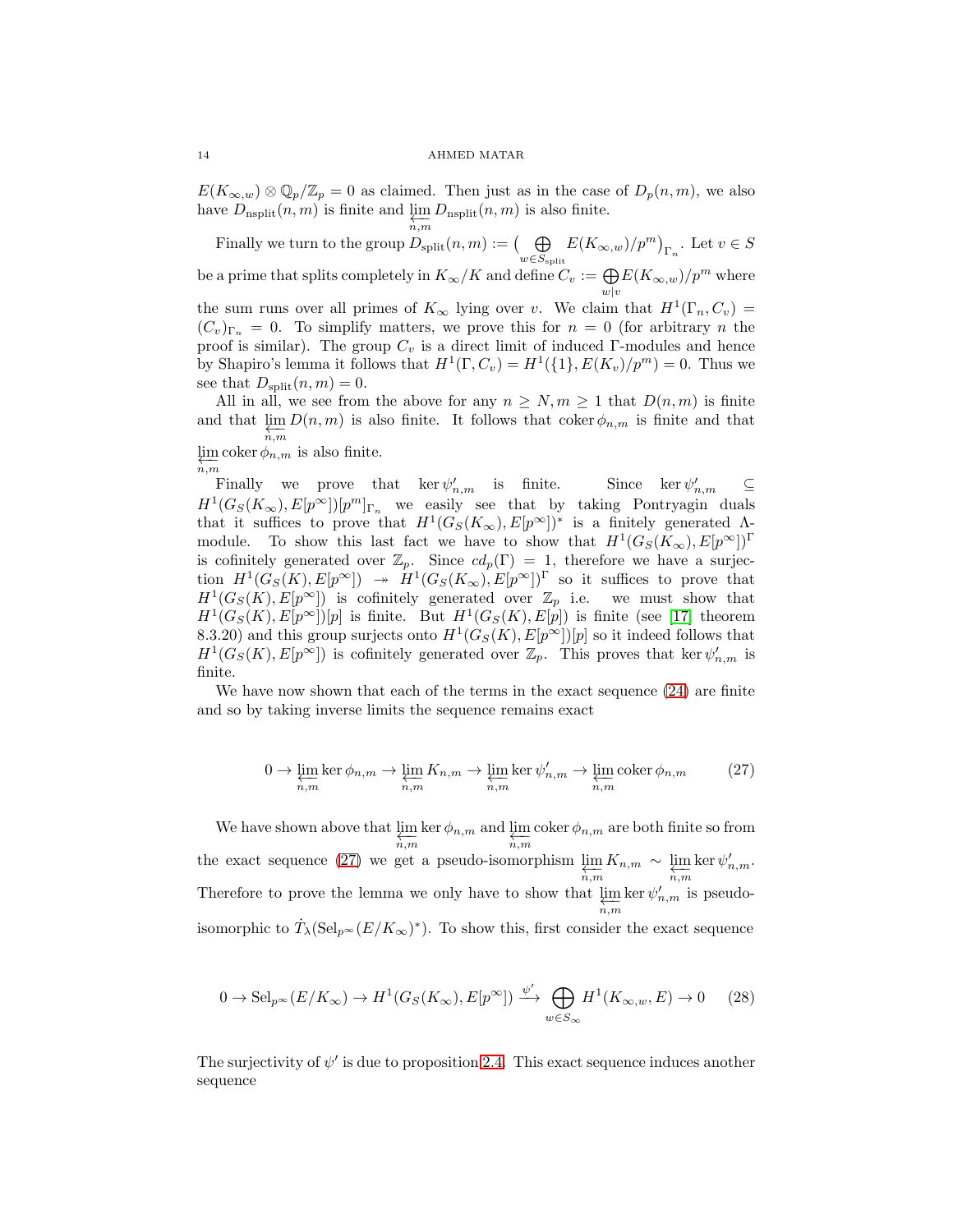$$
0 \to \mathrm{Sel}_{p^{\infty}}(E/K_{\infty})[p^{m}] \to H^{1}(G_{S}(K_{\infty}), E[p^{\infty}])[p^{m}] \xrightarrow{\psi'_{m}} \bigoplus_{w \in S_{\infty}} H^{1}(K_{\infty, w}, E)[p^{m}]
$$
  

$$
\xrightarrow{\psi''_{m}} \mathrm{Sel}_{p^{\infty}}(E/K_{\infty})/p^{m}
$$
\n(29)

We break this sequence into 2 exact sequences

$$
0 \to \mathrm{Sel}_{p^{\infty}}(E/K_{\infty})[p^{m}] \to H^{1}(G_{S}(K_{\infty}), E[p^{\infty}])[p^{m}] \xrightarrow{\phi_{m}} \mathrm{img} \,\psi'_{m} \to 0 \qquad (30)
$$

<span id="page-14-0"></span>
$$
0 \to \operatorname{img}\psi'_m \xrightarrow{\theta_m} \bigoplus_{w \in S_\infty} H^1(K_{\infty,w}, E)[p^m] \to \operatorname{img}\psi''_m \to 0 \tag{31}
$$

Taking  $\Gamma_n$ -coinvaraints of both these sequences we get

$$
(\text{img }\psi'_m)^{\Gamma_n} \to \text{Sel}_{p^{\infty}}(E/K_{\infty})[p^m]_{\Gamma_n} \to H^1(G_S(K_{\infty}), E[p^{\infty}])[p^m]_{\Gamma_n}
$$
  

$$
\xrightarrow{\phi_{n,m}} (\text{img }\psi'_m)_{\Gamma_n} \to 0
$$
\n(32)

<span id="page-14-1"></span>
$$
(\operatorname{img}\psi''_m)^{\Gamma_n} \to (\operatorname{img}\psi'_m)_{\Gamma_n} \xrightarrow{\theta_{n,m}} (\bigoplus_{w \in S_{\infty}} H^1(K_{\infty,w}, E)[p^m])_{\Gamma_n}
$$
(33)

We claim the each of the terms in the sequences [\(32\)](#page-14-0) and [\(33\)](#page-14-1) is finite. First we deal with [\(32\)](#page-14-0): Let  $J := \bigoplus$  $w\in S_\infty$  $H^1(K_{\infty,w}, E)[p^{\infty}].$  Then  $(\text{img }\psi'_m)^{\Gamma_n} \subseteq J[p^m]^{\Gamma_n}$ . In the proof of proposition [2.4](#page-7-0) we proved that  $J$  is a cofinitely generated  $\Lambda$ -module. It follows from this that  $J[p^m]^{n}$  is finite and hence  $(\text{img } \psi'_m)^{n}$  is also finite. We showed above that  $H^1(G_S(K_\infty), E[p^\infty])$  is a cofinitely generated  $\Lambda$ -module. It follows that  $H^1(G_S(K_\infty), E[p^\infty])[p^m]_{\Gamma_n}$  is finite. This proves that all the terms in the sequence [\(32\)](#page-14-0) are finite.

Now we deal with the sequence [\(33\)](#page-14-1). We know that  $\text{Sel}_{p^{\infty}}(E/K_{\infty})^*$  is a finitely generated  $\Lambda$ -module (see [\[12\]](#page-19-10) theorem 4.5) so it follows that  $(\text{Sel}_{p^{\infty}}(E/K_{\infty})/p^{m})^{\Gamma_{n}}$ is finite. Since  $(\text{img }\psi''_m)^{\Gamma_n} \subseteq (\text{Sel}_{p^{\infty}}(E/K_{\infty})/p^m)^{\Gamma_n}$ , it follows that  $(\text{img }\psi''_m)^{\Gamma_n}$  is also finite. Also since J is a cofinitely generated  $\Lambda$ -module, it follows that  $J[p^m]_{\Gamma_n} =$  $(\oplus$  $w\in S_\infty$  $H^1(K_{\infty,w}, E)[p^m]\big)_{\Gamma_n}$  is finite. Therefore all the terms in the sequence [\(33\)](#page-14-1) are finite.

As all the terms in the sequence [\(32\)](#page-14-0) and [\(33\)](#page-14-1) are finite, therefore by taking inverse limits the sequences remain exact

$$
\underbrace{\lim_{n,m}}_{n,m} (\operatorname{img} \psi'_m)^{\Gamma_n} \to \underbrace{\lim_{n,m}}_{n,m} \operatorname{Sel}_{p^{\infty}}(E/K_{\infty})[p^m]_{\Gamma_n} \to \underbrace{\lim_{n,m}}_{n,m} H^1(G_S(K_{\infty}), E[p^{\infty}])[p^m]_{\Gamma_n}
$$
\n
$$
\xrightarrow{\Phi} \underbrace{\lim_{n,m}} (\operatorname{img} \psi'_m)_{\Gamma_n} \to 0
$$
\n(34)

<span id="page-14-4"></span>
$$
\varprojlim_{n,m} (\operatorname{img}\psi_m'')^{\Gamma_n} \to \varprojlim_{n,m} (\operatorname{img}\psi_m')_{\Gamma_n} \xrightarrow{\Theta} \varprojlim_{n,m} \left( \bigoplus_{w \in S_{\infty}} H^1(K_{\infty,w}, E)[p^m] \right)_{\Gamma_n} \tag{35}
$$

We have an exact sequence

<span id="page-14-3"></span><span id="page-14-2"></span>
$$
0 \to \ker(\Phi) \to \ker(\Theta \circ \Phi) \xrightarrow{\Phi} \ker(\Theta) \tag{36}
$$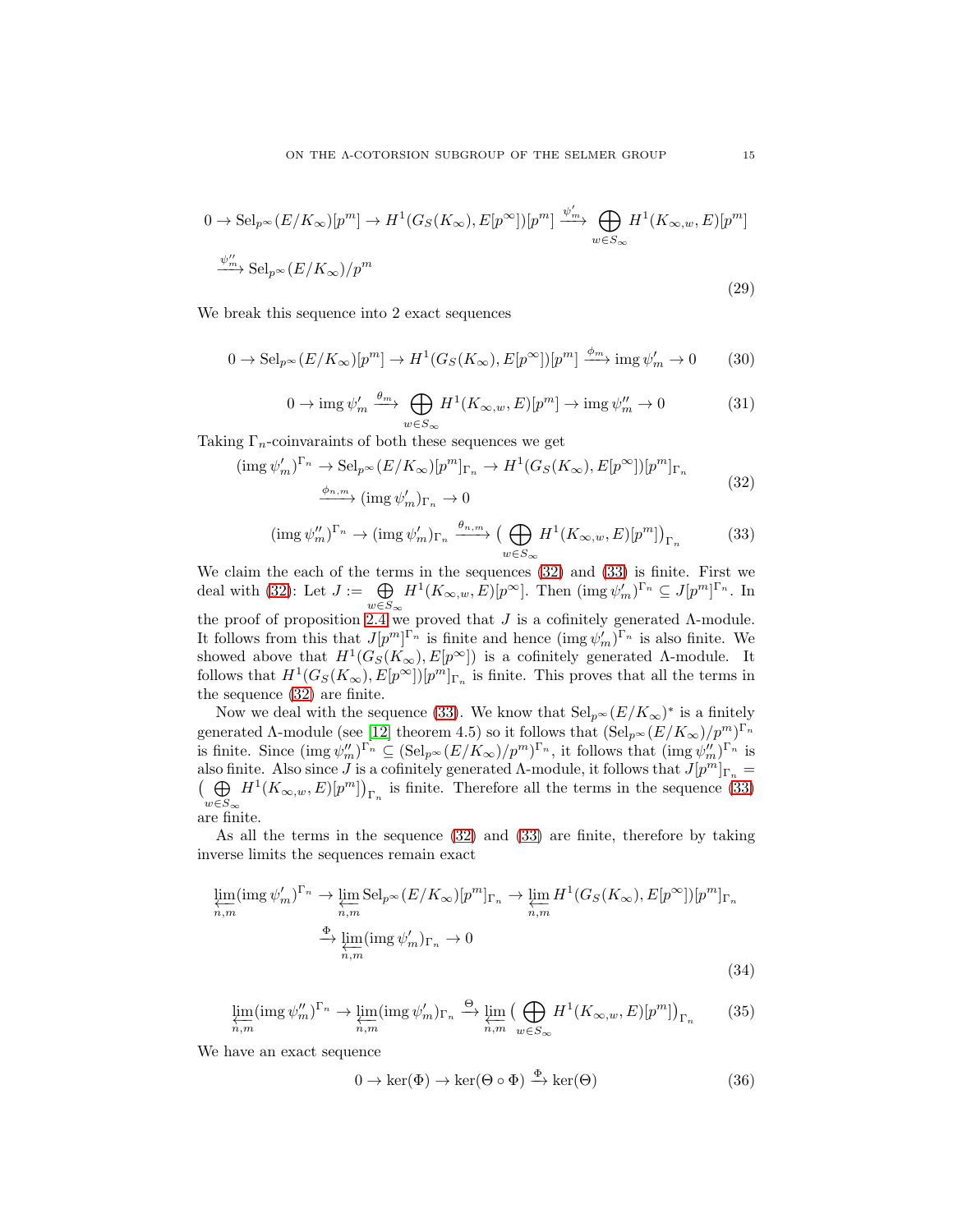Note that ker( $\Theta \circ \Phi$ ) =  $\varprojlim_{n,m} \ker \psi'_{n,m}$ . Therefore from the exact sequence, we see that to prove the lemma, we only have to show that  $\ker\Phi$  is pseudo-isomorphic to

 $\dot{T}_{\lambda}(\mathrm{Sel}_{p^{\infty}}(E/K_{\infty})^*)$  and that  $\Phi(\ker(\Theta \circ \Phi))$  is finite. First we deal with ker  $\Phi$ . From lemma [2.1](#page-2-1)  $\lim_{n,m} \text{Sel}_{p^{\infty}}(E/K_{\infty})[p^m]_{\Gamma_n}$  is pseudo-

isomorphic to  $\dot{T}_{\lambda}(\mathrm{Sel}_{p^{\infty}}(E/K_{\infty})^*)$ . Therefore from the exact sequence [\(34\)](#page-14-2), to show the existence of a pseudo-isomorphism ker  $\Phi \sim T_{\lambda}(\text{Sel}_{p^{\infty}}(E/K_{\infty})^*)$ , we see that it will suffice to show that  $\varprojlim_{n,m} (\text{img } \psi'_m)^{\Gamma_n} = 0$ . Let  $J := \bigoplus_{w \in S}$  $w\in S_\infty$  $H^1(K_{\infty,w},E)[p^{\infty}].$ Then  $\varprojlim_{n,m} (\text{img } \psi'_m)^{\Gamma_n} \subseteq \varprojlim_{n,m}$  $J[p^m]^{r_n}$ . According to [\[17\]](#page-19-8) prop. 5.5.10  $\lim_{n,m} J[p^m]^{r_n}$ is a free  $\Lambda$ -module with the same rank as  $J^*$ . In the proof of proposition [2.4](#page-7-0) we showed that  $J^*$  is a torsion  $\Lambda$ -module. Therefore it follows that  $\lim_{n,m} J[p^m]^{n} = 0$ and hence also  $\lim_{n,m} (\text{img } \psi'_m)^{\Gamma_n} = 0$ . This proves that ker  $\Phi$  is pseudo-isomorphic to

$$
\dot{T}_{\lambda}(\mathrm{Sel}_{p^{\infty}}(E/K_{\infty})^{\ast}).
$$

Now we show that  $\Phi(\ker(\Theta \circ \Phi))$  is finite. First we show that this group is finitely generated over  $\mathbb{Z}_p$ . Recall that we showed above that ker( $\Theta \circ \Phi$ ) =  $\varprojlim_{n,m} \ker \psi'_{n,m}$  is pseudo-isomorphic to  $\varprojlim_{n,m} K_{n,m}$ . We have  $\varprojlim_{n,m} K_{n,m} \subseteq \varprojlim_{n,m} H^1(G_S(K_\infty), E[p^m])_{\Gamma_n}$ . Therefore to show that  $\Phi(\ker(\Theta \circ \Phi))$  is finitely generated over  $\mathbb{Z}_p$ , it will suffice to show that  $\varprojlim_{n,m} H^1(G_S(K_\infty), E[p^m])_{\Gamma_n}$  is finitely generated over  $\mathbb{Z}_p$ . Consider the bottom row of the commutative diagram [\(23\)](#page-11-0)

$$
(E(K_{\infty})[p^{\infty}]/p^m)_{\Gamma_n} \to H^1(G_S(K_{\infty}), E[p^m])_{\Gamma_n} \to H^1(G_S(K_{\infty}), E[p^{\infty}])[p^m]_{\Gamma_n} \to 0
$$

We showed above that all the terms in the above exact sequence are finite. Therefore by taking inverse limits the sequence remains exact

$$
\lim_{\substack{n,m}} (E(K_{\infty})[p^{\infty}]/p^m)_{\Gamma_n} \to \lim_{\substack{n,m}} H^1(G_S(K_{\infty}), E[p^m])_{\Gamma_n} \to \lim_{\substack{n,m}} H^1(G_S(K_{\infty}), E[p^{\infty}])[p^m]_{\Gamma_n} \to 0
$$

Applying lemma [2.1](#page-2-1) to the first and last terms of the above sequence, it follows that  $\lim_{n,m} H^1(G_S(K_\infty), E[p^m])_{\Gamma_n}$  is in fact finitely generated over  $\mathbb{Z}_p$  as desired.

Now we show that  $\Phi(\ker(\Theta \circ \Phi))$  is a  $\mathbb{Z}_p$ -torsion module. From the exact sequence [\(36\)](#page-14-3), this will follow if we can prove that ker  $\Theta$  is a torsion  $\mathbb{Z}_p$ -module. From the exact sequence [\(35\)](#page-14-4), this will follow once we show that  $\lim_{n,m} (\text{img } \psi''_m)^{\Gamma_n}$  has this property. But  $\varprojlim_{n,m} (\text{img } \psi_m'')^{\Gamma_n} \subseteq (\text{Sel}_{p^{\infty}}(E/K_{\infty})/p^m)^{\Gamma_n}$  and so the desired result follows from lemma [2.1.](#page-2-1)

Thus we have shown that  $\Phi(\ker(\Theta \circ \Phi))$  is a finitely generated torsion  $\mathbb{Z}_p$ -module.<br>follows that this group is finite. This completes the proof of the lemma. It follows that this group is finite. This completes the proof of the lemma.

Assume that we have a first quadrant spectral sequence  $E_r^{st} \Rightarrow E^{s+t}$  such that  $E_2^{s,t} = 0$  for all  $s > 1$  and all t, then we have an exact sequence (see [\[17\]](#page-19-8) lemma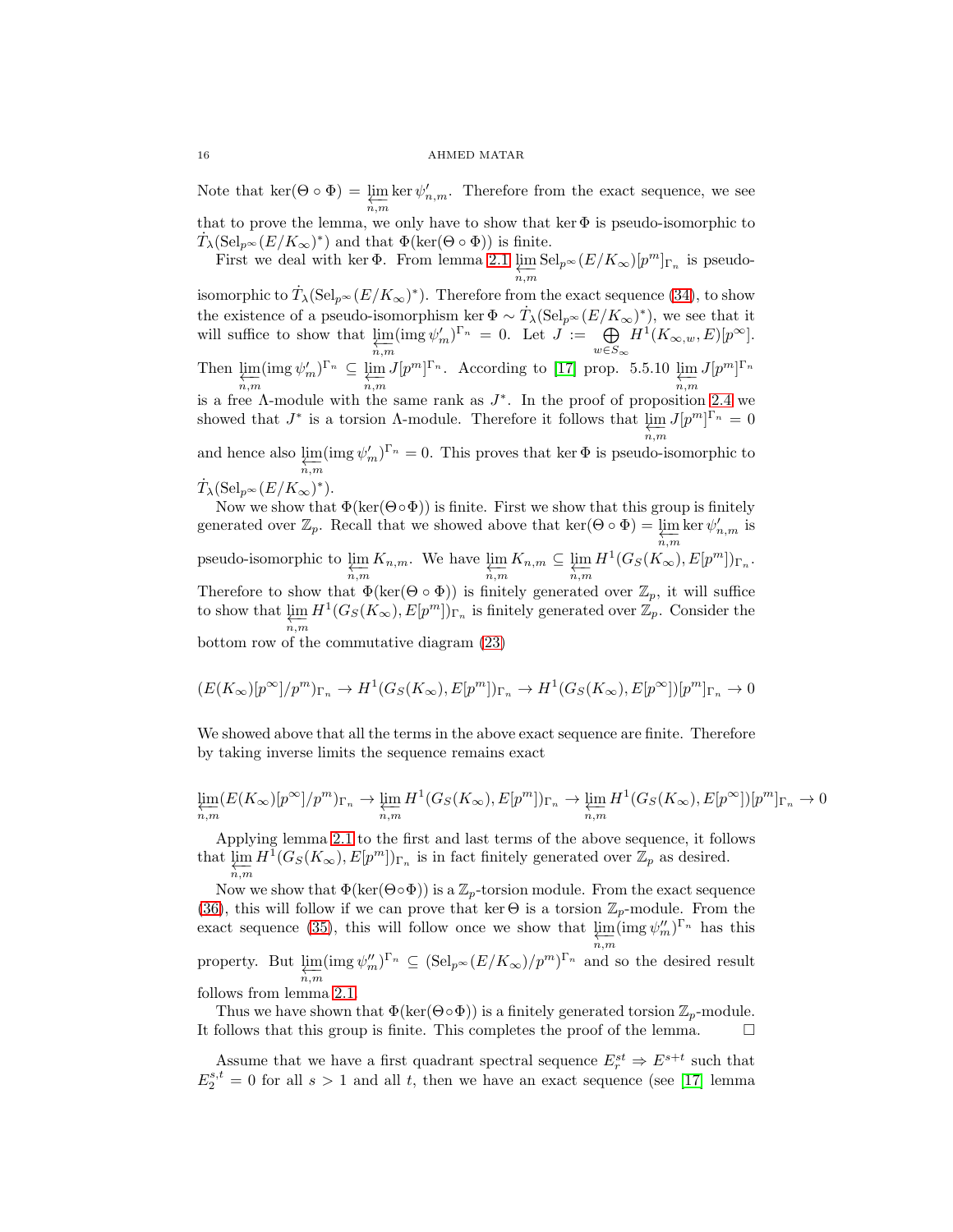2.1.3 and [\[2\]](#page-19-16) prop. XV-5.7)

$$
0 \to E_2^{1,1} \to E^2 \to E_2^{0,2} \to 0
$$

Now let  $n, m \geq 0$ . Since  $cd_p(\Gamma_n) = 1$ , therefore we can apply the above result to the Hochschild-Serre spectral sequence  $H^s(\Gamma_n, H^t(G_S(K_\infty), E[p^m])) \Rightarrow$  $H^{s+t}(G_S(K_n), E[p^m])$  (where  $K_n$  is the fixed field of  $\Gamma_n$ ) to get an exact sequence  $0 \to H^1(G_S(K_\infty), E[p^m])_{\Gamma_n} \xrightarrow{f_{n,m}} H^2(G_S(K_n), E[p^m]) \xrightarrow{g_{n,m}} H^2(G_S(K_\infty), E[p^m])_{\Gamma_n} \to 0$ (37)

<span id="page-16-1"></span>Lemma 2.7. *For* n ′ > n *we have a commutative diagram*

$$
\begin{split} &H^1(G_S(K_\infty),E[p^m])_{\Gamma_{n'}}\xrightarrow{f_{n',m}}H^2(G_S(K_{n'}),E[p^m])\xrightarrow{g_{n',m}}H^2(G_S(K_\infty),E[p^m])^{\Gamma_{n'}}\\ &\text{can} \Bigg\downarrow \qquad \qquad \text{cor} \Bigg\downarrow \qquad \qquad \text{norm} \Bigg\downarrow \qquad \qquad \text{norm} \\ &H^1(G_S(K_\infty),E[p^m])_{\Gamma_n}\xrightarrow{f_{n,m}}H^2(G_S(K_n),E[p^m])\xrightarrow{g_{n,m}}H^2(G_S(K_\infty),E[p^m])^{\Gamma_n} \end{split}
$$

*where the maps* can*,* cor *and* norm *are the canonical projection, corestriction and norm, respectively. Also for*  $m' > m$  *we have a commutative diagram* 

$$
H^1(G_S(K_{\infty}), E[p^{m'}])_{\Gamma_n} \xrightarrow{f_{n,m'}} H^2(G_S(K_n), E[p^{m'}]) \xrightarrow{g_{n,m'}} H^2(G_S(K_{\infty}), E[p^{m'}])_{\Gamma_n}
$$
  
\n
$$
p^{m'-m} \Bigg\downarrow p^{m'-m} \Bigg\downarrow p^{m'-m} \Bigg\downarrow p^{m'-m} \Bigg\downarrow p^{m'-m} \Bigg\downarrow p^{m'-m} \Bigg\downarrow p^{m'-m} \Bigg\downarrow p^{m'-m} \Bigg\downarrow p^{m'}(G_S(K_{\infty}), E[p^{m'}])_{\Gamma_n}
$$

*where the vertical maps are induced by multiplication by*  $p^{m'-m}$ 

*Proof.*From the formula for the corestriction map ([\[26\]](#page-20-5) prop. 2.5.2) it is easy to show that the corestriction map cor :  $H^1(\Gamma_{n'}, H^1(G_S(K_\infty), E[p^m])) \rightarrow$  $H^1(\Gamma_n, H^1(G_S(K_\infty), E[p^m]))$  corresponds to the canonical projection can:  $H^1(G_S(K_\infty), E[p^m])_{\Gamma_{n'}} \rightarrow H^1(G_S(K_\infty), E[p^m])_{\Gamma_{n'}}$ . Also we know that the corestriction map cor :  $H^2(G_S(K_\infty), E[p^m])^{\Gamma_{n'}} \to H^2(G_S(K_\infty), E[p^m])^{\Gamma_n}$  is equal to the norm map. Therefore we see that to show that the first diagram commutes, it suffices to show the commutativity of the following diagram

<span id="page-16-0"></span>
$$
H^{1}(\Gamma_{n'}, H^{1}(G_{S}(K_{\infty}), E[p^{m}])) \xrightarrow{f_{n',m}} H^{2}(G_{S}(K_{n'}), E[p^{m}]) \xrightarrow{g_{n',m}} H^{2}(G_{S}(K_{\infty}), E[p^{m}])^{\Gamma_{n'}} \text{cor} \downarrow
$$
  
\n
$$
H^{1}(\Gamma_{n}, H^{1}(G_{S}(K_{\infty}), E[p^{m}])) \xrightarrow{f_{n,m}} H^{2}(G_{S}(K_{n}), E[p^{m}]) \xrightarrow{g_{n,m}} H^{2}(G_{S}(K_{\infty}), E[p^{m}])^{\Gamma_{n}} \tag{38}
$$

As in the proof of [\[17\]](#page-19-8) theorem 2.4.1, the data  $(G_S(K_{n'}), \Gamma_{n'}, E[p^m])$  determines a double complex  $D(G_S(K_{n'}), \Gamma_{n'}, E[p^m])$ . Similarly, we have a double complex  $D(G_S(K_n), \Gamma_n, E[p^m])$ . By taking the column-wise filtrations of the total complexes of these double complexes we obtain 2 Hochschild-Serre spectral sequences  $SS(G_S(K_{n'}), \Gamma_{n'}, E[p^m])$  and  $SS(G_S(K_n), \Gamma_n, E[p^m])$  (see [\[15\]](#page-19-17) theorem 2.15 and [\[17\]](#page-19-8) theorem 2.4.1). The obvious corestriction map on cochains induces a morphism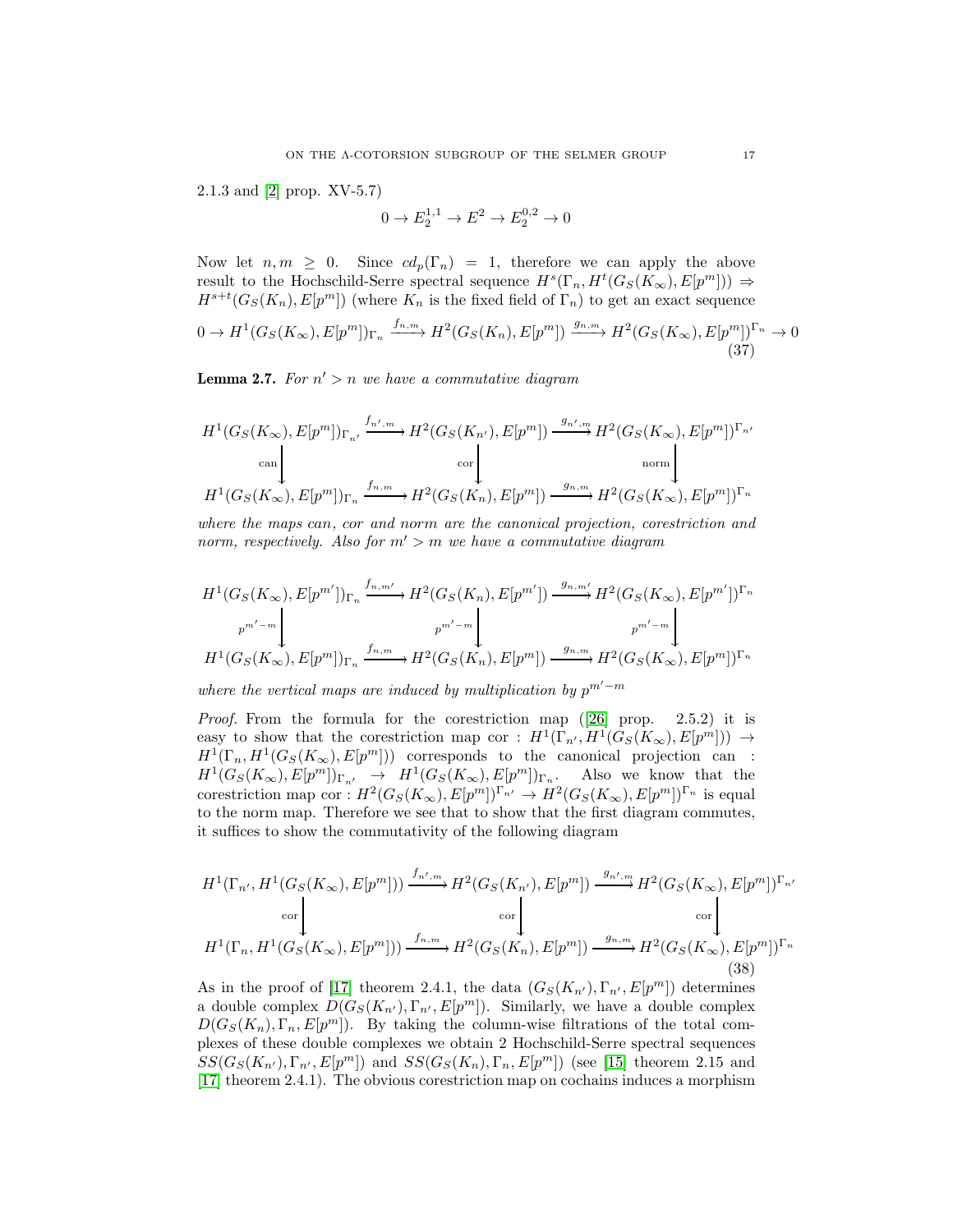of double complex cor :  $D(G_S(K_{n'}), \Gamma_{n'}, E[p^m]) \to D(G_S(K_n, \Gamma_n, E[p^m])$  which, in turn, induces a morphism of spectral sequences cor :  $SS(G_S(K_{n'}), \Gamma_{n'}, E[p^m]) \rightarrow$  $SS(G_S(K_n, \Gamma_n, E[p^m])$  and their corresponding limit terms.

One checks using the definitions of  $f_{n,m}$  and  $g_{n,m}$  (see [\[2\]](#page-19-16) prop. XV-5.7) that these morphisms commute with the induced maps on the terms in the diagram [\(38\)](#page-16-0) and that these induced maps are actually corestriction. This proves that the diagram [\(38\)](#page-16-0) commutes and hence the first diagram in the statement of the lemma commutes.

To show that the second diagram in the statement of the lemma commutes one argues similar fashion using the map  $p^{m'-m}$  :  $D(G_S(K_n), \Gamma_n, E[p^{m'}]) \rightarrow$  $D(G_S(K_n), \Gamma_n, E[p^m])$  which is induced by multiplication by  $p^{m'-m}$ 

Alternatively, to show that the 2 diagrams commute, one can use the explicit descriptions of  $f_{n,m}$  and  $g_{n,m}$ : the map  $g_{n,m}$  is the restriction map (see [\[13\]](#page-19-18) prop. XI-10.2) whereas the map  $f_{n,m}^{-1}$ : img $f_{n,m} \to H^1(G_S(K_\infty), E[p^m])_{\Gamma_n}$  is described in [\[7\]](#page-19-19) (see also [\[11\]](#page-19-20) theorem 2).  $\square$ 

Now let v be a prime of  $K_n$ , w a prime of  $K_\infty$  above v and  $\Gamma_{n,w}$  the decomposition group of w in  $K_{\infty}/K$ . We have a Hochschild-Serre spectral sequence  $H^s(\Gamma_{n,w}, H^t(K_{\infty,w}, E[p^m])) \Rightarrow H^{s+t}(K_{n,v}, E[p^m])$ . We certainly have  $cd_p(\Gamma_{n,w}) = 1$  so as in the the global case we get an exact sequence

$$
0 \to H^1(K_{\infty,w}, E[p^m])_{\Gamma_{n,w}} \xrightarrow{f_{w,n,m}} H^2(K_{n,v}, E[p^m]) \xrightarrow{g_{w,n,m}} H^2(K_{\infty,w}, E[p^m])_{\Gamma_{n,w}} \to 0
$$
\n(39)

By Shapiro's lemma  $H^1(K_{\infty,w}, E[p^m])_{\Gamma_{n,w}} = (\bigoplus_{w|v} H^1(K_{\infty,w}, E[p^m]))_{\Gamma_n}$  and  $H^2(K_{\infty,w}, E[p^m])^{\Gamma_{n,w}} = (\bigoplus_{w|v} H^2(K_{\infty,w}, E[p^m]))^{\Gamma_n}$  where the direct sum runs over all primes of  $w$  dividing  $v$ . Taking direct sums, we get a diagram

$$
\begin{aligned}\n0 &\longrightarrow (\bigoplus_{w\in S_{\infty}} H^{1}(K_{\infty,w}, E[p^{m}]))_{\Gamma_{n}} \xrightarrow{f'_{n,m}} \bigoplus_{v\in S_{n}} H^{2}(K_{n,v}, E[p^{m}]) \xrightarrow{g'_{n,m}} (\bigoplus_{w\in S_{\infty}} H^{2}(K_{\infty,w}, E[p^{m}]))^{\Gamma_{n}} \longrightarrow 0 \\
0 &\longrightarrow H^{1}(G_{S}(K_{\infty}), E[p^{m}])_{\Gamma_{n}} \xrightarrow{f_{n,m}} H^{2}(G_{S}(K_{n}), E[p^{m}]) \xrightarrow{g_{n,m}} H^{2}(G_{S}(K_{\infty}), E[p^{m}])^{\Gamma_{n}} \longrightarrow 0\n\end{aligned}
$$

The vertical maps in the diagram are induced by restriction. This diagram commutes. To see this, one argues as in the proof of lemma [2.7](#page-16-1) taking the restriction map of the appropriate double complexes. Applying the snake lemma we get an exact sequence

$$
0 \to \ker \psi_{n,m} \to \ker \psi'_{n,m} \to \ker \psi''_{n,m} \to \operatorname{coker} \psi_{n,m}
$$
(40)

Lemma [2.7](#page-16-1) and its local analog allow us to take inverse limits of this exact sequence. By [\[17\]](#page-19-8) theorem 8.3.20  $H^2(G_S(K_n), E[p^m])$  is finite and therefore ker $\psi'_{n,m}$  is also finite. Therefore by taking inverse limits the sequence remains exact

<span id="page-17-0"></span>
$$
0 \to \varprojlim_{n,m} \ker \psi_{n,m} \to \varprojlim_{n,m} \ker \psi'_{n,m} \to \varprojlim_{n,m} \ker \psi''_{n,m} \stackrel{\theta}{\to} \varprojlim_{n,m} \operatorname{coker} \psi_{n,m} \tag{41}
$$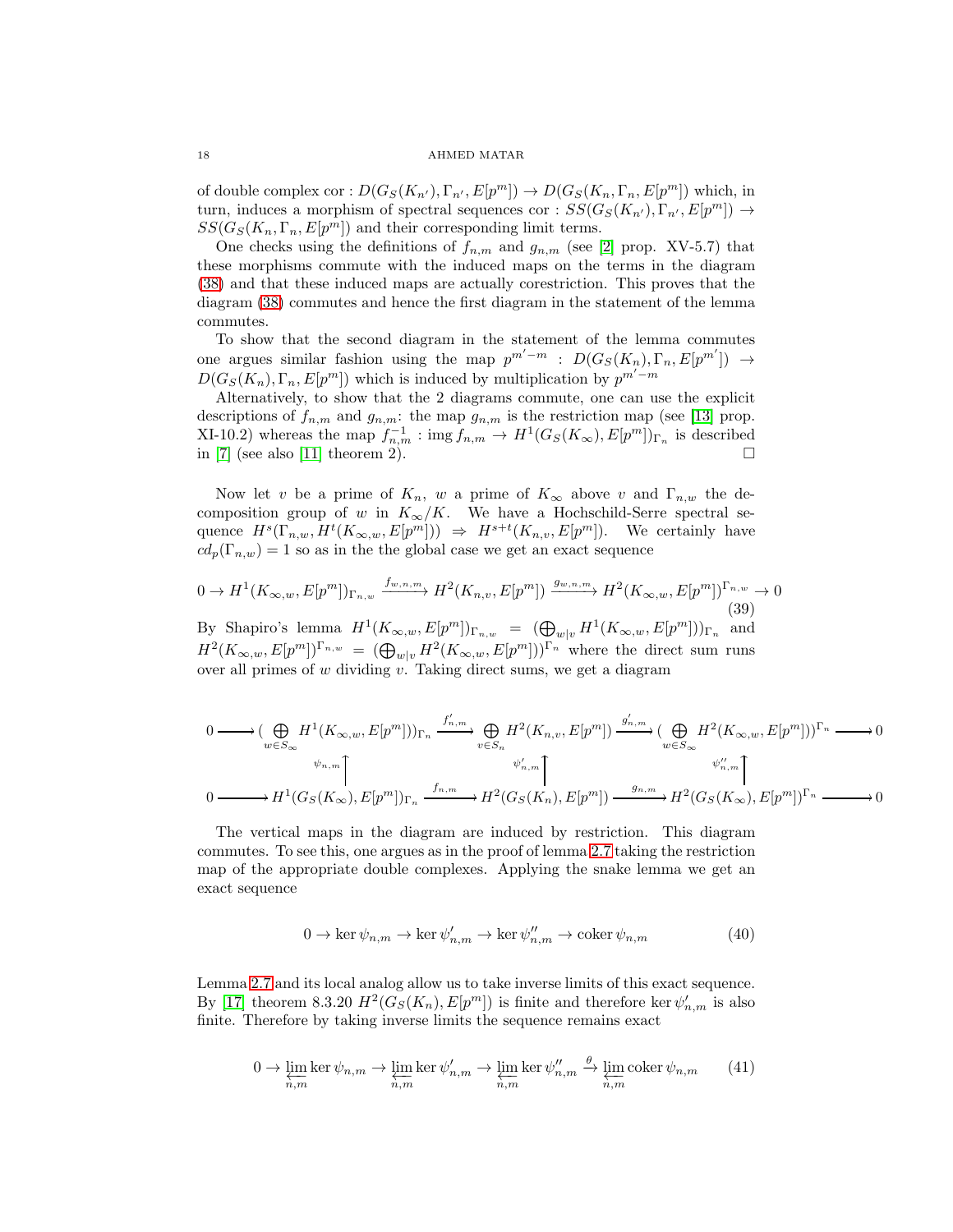By lemma [2.6](#page-11-2)  $\varprojlim_{n,m} \ker \psi_{n,m} \sim \dot{T}_\lambda (\mathrm{Sel}_{p^\infty}(E/K_\infty)^*)$ . Also note that lim ←−n,m  $\ker \psi''_{n,m} = \varprojlim_{n,m}$  $\text{III}^2(G_S(K_\infty), E[p^m])^{\Gamma_n}$  so by lemma [2.5](#page-8-0) we have  $\varprojlim_{n,m} \ker \psi''_{n,m} \sim$  $\dot{T}_{\mu}(\text{Sel}_{p^{\infty}}(E/K_{\infty})^*)$ . We claim that  $\text{img }\theta$  is finite. Since  $\varprojlim_{n,m} \ker \psi''_{n,m} \sim$  $\dot{T}_{\mu}(\text{Sel}_{p^{\infty}}(E/K_{\infty})^*)$  therefore img  $\theta$  is a  $\mathbb{Z}_p$ -torsion module. Define  $J :=$  $\bigoplus H^1(K_{\infty,w},E)[p^{\infty}].$  Then we have an exact sequence  $w\in S_\infty$ 

$$
0 \to \bigoplus_{w \in S_{\infty}} E(K_{\infty,w})/p^m \to \bigoplus_{w \in S_{\infty}} H^1(K_{\infty,w}, E[p^m]) \to J[p^m] \to 0
$$

This, in turn, induces another exact sequence

<span id="page-18-0"></span>
$$
\left(\bigoplus_{w\in S_{\infty}} E(K_{\infty,w})/p^m\right)_{\Gamma_n} \to \left(\bigoplus_{w\in S_{\infty}} H^1(K_{\infty,w}, E[p^m])\right)_{\Gamma_n} \to J[p^m]_{\Gamma_n} \to 0\tag{42}
$$

In the proof of proposition [2.4](#page-7-0) we showed that  $J^*$  is a finitely generated torsion A-module. Hence it follows that  $J[p^m]_{\Gamma_n}$  is finite. Also in lemma [2.6](#page-11-2) we showed that  $(\bigoplus E(K_{\infty,w})/p^m)_{\Gamma_n}$  is finite. Therefore it follows from the exact sequence  $w\!\in\!S_\infty$  $(42)$  that  $\left(\begin{array}{c}\right)$  $H^1(K_{\infty,w}, E[p^m]))_{\Gamma_n}$  is finite and hence coker  $\psi_{n,m}$  is finite.

 $w \in S_{\infty}$ It follows that  $\varprojlim_{n,m} \operatorname{coker} \psi_{n,m} = \operatorname{coker} \psi$  where  $\psi := \varprojlim_{n,m}$ ←−n,m  $\psi_{n,m}$ 

Since the groups in the exact sequence [\(42\)](#page-18-0) are finite, therefore by taking inverse limits the sequence remains exact

<span id="page-18-1"></span>
$$
\varprojlim_{n,m} (\bigoplus_{w \in S_{\infty}} E(K_{\infty,w})/p^m)_{\Gamma_n} \to \varprojlim_{n,m} (\bigoplus_{w \in S_{\infty}} H^1(K_{\infty,w}, E[p^m]))_{\Gamma_n} \xrightarrow{\varphi} \varprojlim_{n,m} J[p^m]_{\Gamma_n} \to 0
$$
\n(43)

Now for any pair of maps of abelain groups  $A \xrightarrow{\alpha} B \xrightarrow{\beta} C$  it is easy to prove from the snake lemma that we have an exact sequence

$$
0 \to \ker(\alpha) \to \ker(\beta \circ \alpha) \to \ker(\beta)
$$
  

$$
\to \operatorname{coker}(\alpha) \to \operatorname{coker}(\beta \circ \alpha) \to \operatorname{coker}(\beta) \to 0
$$

Applying this to the maps

$$
\varprojlim_{n,m} H^1(G_S(K_\infty), E[p^m])_{\Gamma_n} \xrightarrow{\psi} \varprojlim_{n,m} (\bigoplus_{w \in S_\infty} H^1(K_{\infty,w}, E[p^m]))_{\Gamma_n} \xrightarrow{\varphi} \varprojlim_{n,m} J[p^m]_{\Gamma_n}
$$

and taking the sequence [\(43\)](#page-18-1) into account we get an exact sequence

$$
\varprojlim_{n,m}(\bigoplus_{w\in S_\infty}E(K_{\infty,w})/p^m)_{\Gamma_n}\to \mathrm{coker}(\psi)\to \mathrm{coker}(\varphi\circ\psi)\to 0
$$

Since  $J^*$  is a finitely generated  $\Lambda$ -module, it follows from lemma [2.1](#page-2-1) that  $\lim_{n,m} J[p^m]_{\Gamma_n}$ is a finitely generated  $\mathbb{Z}_p$ -module and so the same is true for coker( $\varphi \circ \psi$ ). Also in the proof of lemma [2.6](#page-11-2) we showed that  $\varprojlim_{n,m} (\bigoplus_{w \in S_n}$  $\bigoplus_{w \in S_{\infty}} E(K_{\infty,w})/p^m)_{\Gamma_n}$  is finite. Therefore from the above exact sequence  $\lim_{n,m}$  coker  $\psi_{n,m}$  = coker  $\psi$  is a finitely generated  $\mathbb{Z}_p$ -module. It follows that img  $\theta$  is finite since as we showed above it is a torsion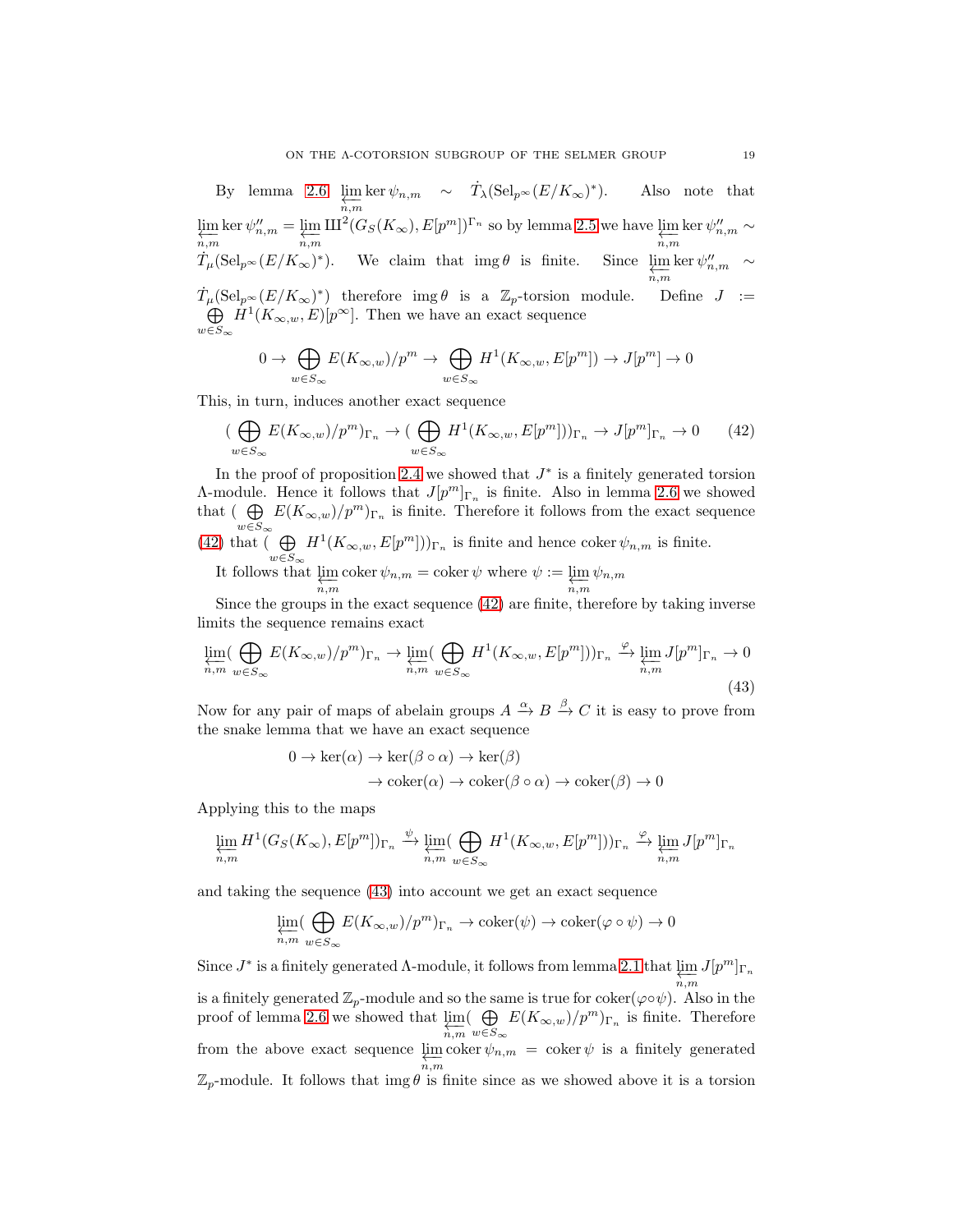$\mathbb{Z}_p$ -module. It follows from this, the exact sequence [\(41\)](#page-17-0) and the observations noted after this sequence that we have an exact sequence

$$
0\to A\to\varprojlim_{n,m}\ker\psi_{n,m}'\to B\to 0
$$

where  $A \sim \dot{T}_{\lambda}(\text{Sel}_{p^{\infty}}(E/K_{\infty})^*)$  and  $B \sim \dot{T}_{\mu}(\text{Sel}_{p^{\infty}}(E/K_{\infty})^*)$ . So we get  $\varprojlim_{n,m} \ker \psi'_{n,m} \sim \dot{T}_{\Lambda} (\mathrm{Sel}_{p^{\infty}}(E/K_{\infty})^*)$ . On the other hand  $\varprojlim_{n,m} \ker \psi'_{n,m} =$  $\overline{n,m}$ 

lim ←−n,m  $\mathrm{III}^2(G_S(K_n), E[p^m])$  which by the pairing [\(2\)](#page-3-1) defined in the beginning of this

section may be identified with the Pontryagin dual of  $R_{p^{\infty}}(E/K_{\infty})$ . This completes the proof of theorem [1.1.](#page-0-0)

 ${\bf Acknowledgments}$  The author would like to thank Kęstutis Česnavičius for many helpful correspondences about some of the arguments in the introduction. The author would also like to thank Robert Pollack for his helpful comments about this paper.

## **REFERENCES**

- <span id="page-19-6"></span>[1] P. Billot, Quelques aspects de la descente sur une courbe elliptique dans le cas de reduction supersinguliere, Compos. Math. 58 (1986), 341-369.
- <span id="page-19-16"></span><span id="page-19-2"></span>[2] E. Cartan, S. Eilenberg, Homological Algebra, Princeton Math Ser. 19, Princeton 1956
- [3] K. Česnavičius *Selmer groups as flat cohomology groups*, J. Ramanujan Math. Soc. 31 (2016), no. 1, 31-61
- <span id="page-19-11"></span>[4] J. Coates, R. Greenberg, Kummer Theory for Abelian Varieties over Local Fields, Invent. Math., 124 (1996), 129-174.
- <span id="page-19-0"></span>[5] J. Coates and R. Sujatha, Fine Selmer groups of elliptic curves over p-adic Lie extensions, Math. Ann. 331, 2005, 809-839.
- <span id="page-19-13"></span>[6] J. Coates, R. Sujatha, Galois Cohomology of Elliptic Curves Tata Inst. Fund. Res. Lecture Notes, Narosa Publishing House, 2000.
- <span id="page-19-19"></span>[7] K. Dekimpe, M. Hartl, S. Wauters, A seven-term exact sequence for the cohomology of a group extension, J. Algebra, 369 (2012), 70-95.
- <span id="page-19-12"></span>[8] R. Greenberg, Iwasawa theory for elliptic curves. Lecture Notes in Math. 1716, Springer, New York 1999, pp.51-144.
- <span id="page-19-3"></span>[9] R. Greenberg, Iwasawa theory for p-adic representations, in Algebraic number theory, 97-137, Adv. Stud. Pure Math., 17, Academic Press, Boston, MA, 1989.
- <span id="page-19-20"></span><span id="page-19-14"></span>[10] B. Gross, J. Harris, Real algebraic curves, Ann. Sci. École. Norm. Sup. 14 (4) 1981, 157-182.
- [11] J. Huebschmann, *Exact sequences in the cohomology of a group extension*, J. Algebra, 444 (2015), 297-312
- <span id="page-19-18"></span><span id="page-19-10"></span>[12] Y.I. Manin, Cyclotomic fields and modular curves. Russian Math. Surveys 26(6) 1971, 7-78.
- <span id="page-19-1"></span>[13] S. Maclane, Homology, Springer 1967
- [14] A. Matar, Fine Selmer Groups, Heegner points and Anticyclotomic  $\mathbb{Z}_p$ -extensions, International Journal of Number Theory, Vol 14, No. 5 (2018), pp. 1279-1304
- <span id="page-19-17"></span>[15] J. McCleary, A user's guide to spectral sequences, second edition, Cambridge Studies in Advanced Mathematics, 58, Cambridge University Press, Cambridge, 2001.
- <span id="page-19-15"></span><span id="page-19-8"></span>[16] J.S. Milne, Arithmetic Duality Theorems, second ed., BookSurge, LLC, Charleston, SC, 2006.
- [17] J. Neukirch, A. Schmidt, K. Wingberg, Cohomology of Number Fields, second edition, Grundlehren der Mathematischen Wissenschaften 323, Springer, 2008, xvi+825.
- <span id="page-19-9"></span>[18] B. Perrin-Riou, Fonctions L p-adiques des représentations p-adiques, Astérisque 229 (1995), 198 pp
- <span id="page-19-7"></span>[19] K. Ribet, Torsion points of Abelian varieties in cyclotomic extensions, appendix to N. Katz and S. Lang, Finiteness theorems in geometric classfield theory, Enseign. Math. 27 (1981), 285-319.
- <span id="page-19-5"></span>[20] P. Schneider, Iwasawa L-functions of varieties over algebraic number fields. A first approach, Invent. Math. 71 (1983), 251-293.
- <span id="page-19-4"></span>[21] P. Schnider, p-adic height pairings II, Invent. Math. 79 (1985), 329-374.